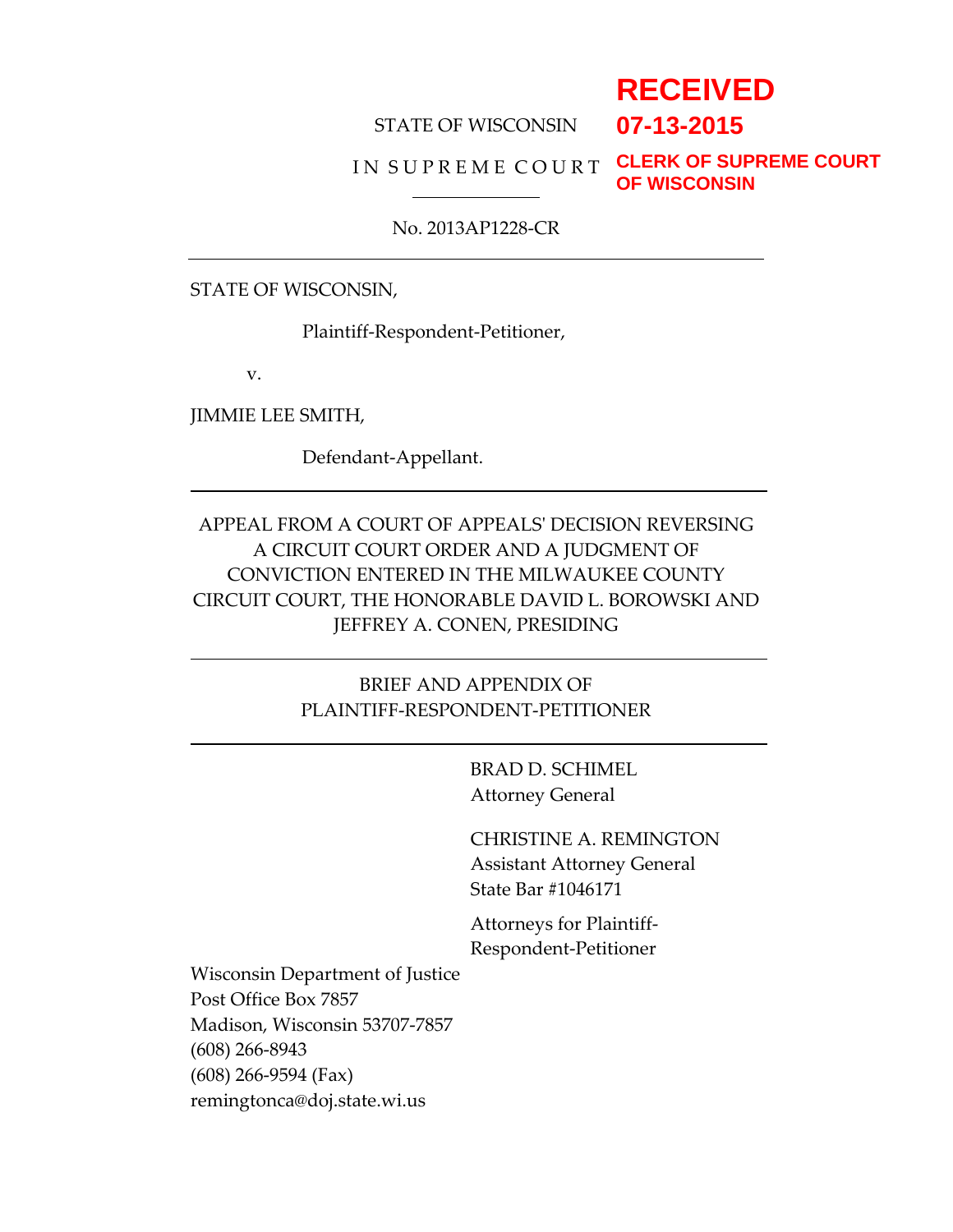## TABLE OF CONTENTS

|    |                                                                                                     | STATEMENT ON ORAL ARGUMENT                                                                    |
|----|-----------------------------------------------------------------------------------------------------|-----------------------------------------------------------------------------------------------|
|    |                                                                                                     | STATEMENT OF THE CASE AND                                                                     |
|    |                                                                                                     |                                                                                               |
|    |                                                                                                     |                                                                                               |
|    |                                                                                                     |                                                                                               |
| I. |                                                                                                     | The court of appeals exceeded its constitutional<br>authority by engaging in fact finding. 14 |
|    | A.                                                                                                  |                                                                                               |
|    | В.                                                                                                  |                                                                                               |
|    | C.                                                                                                  | The court of appeals exceeded its<br>constitutional authority when it engaged                 |
| П. | The court of appeals impermissibly weighed the<br>evidence rather than defer to the circuit court16 |                                                                                               |
|    | А.                                                                                                  |                                                                                               |
|    | В.                                                                                                  | The court of appeals failed to defer to the<br>circuit court and independently weighed        |
| Ш. |                                                                                                     | The circuit court did not erroneously exercise its                                            |
|    | А.                                                                                                  |                                                                                               |
|    | В.                                                                                                  | The circuit court properly exercised its                                                      |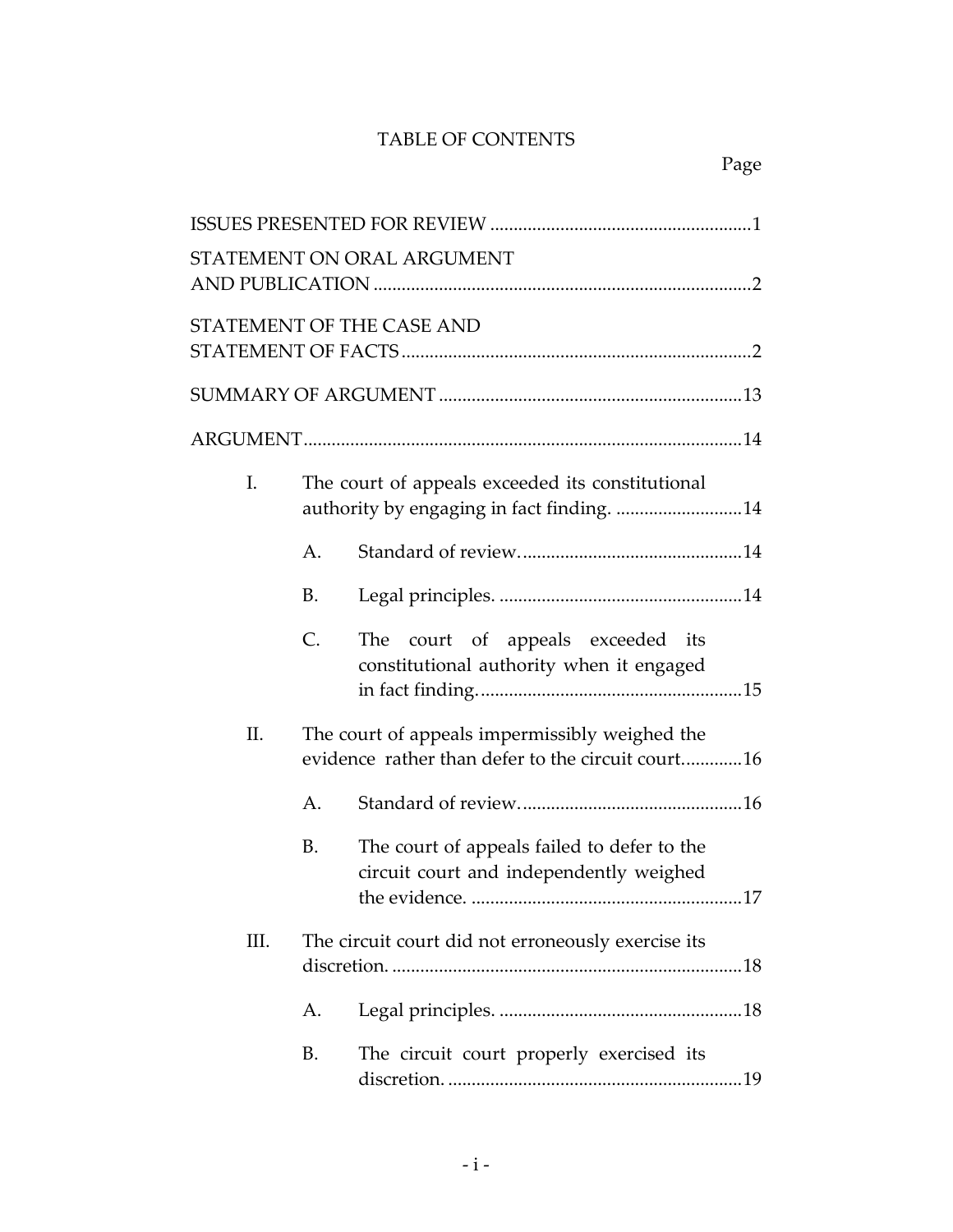|--|--|

## CASES

| Cooper v. Oklahoma,                                                        |  |
|----------------------------------------------------------------------------|--|
| Gottsacker v. Monnier,<br>2005 WI 69, 281 Wis. 2d 361,                     |  |
| Hofflander v. St. Catherine's Hosp., Inc.,<br>2003 WI 77, 262 Wis. 2d 539, |  |
| Kannenberg Granite Co. v. Indus. Comm'n of Wisconsin,<br>212 Wis. 651,     |  |
| Maggio v. Fulford,                                                         |  |
| Miller v. Fenton,                                                          |  |
| Pate v. Robinson,                                                          |  |
| Pfeifer v. World Serv. Life Ins. Co.,<br>121 Wis. 2d 567,                  |  |
| State v. Byrge,<br>2000 WI 101, 237 Wis. 2d 197,                           |  |
| State v. Garfoot,<br>207 Wis. 2d 214,                                      |  |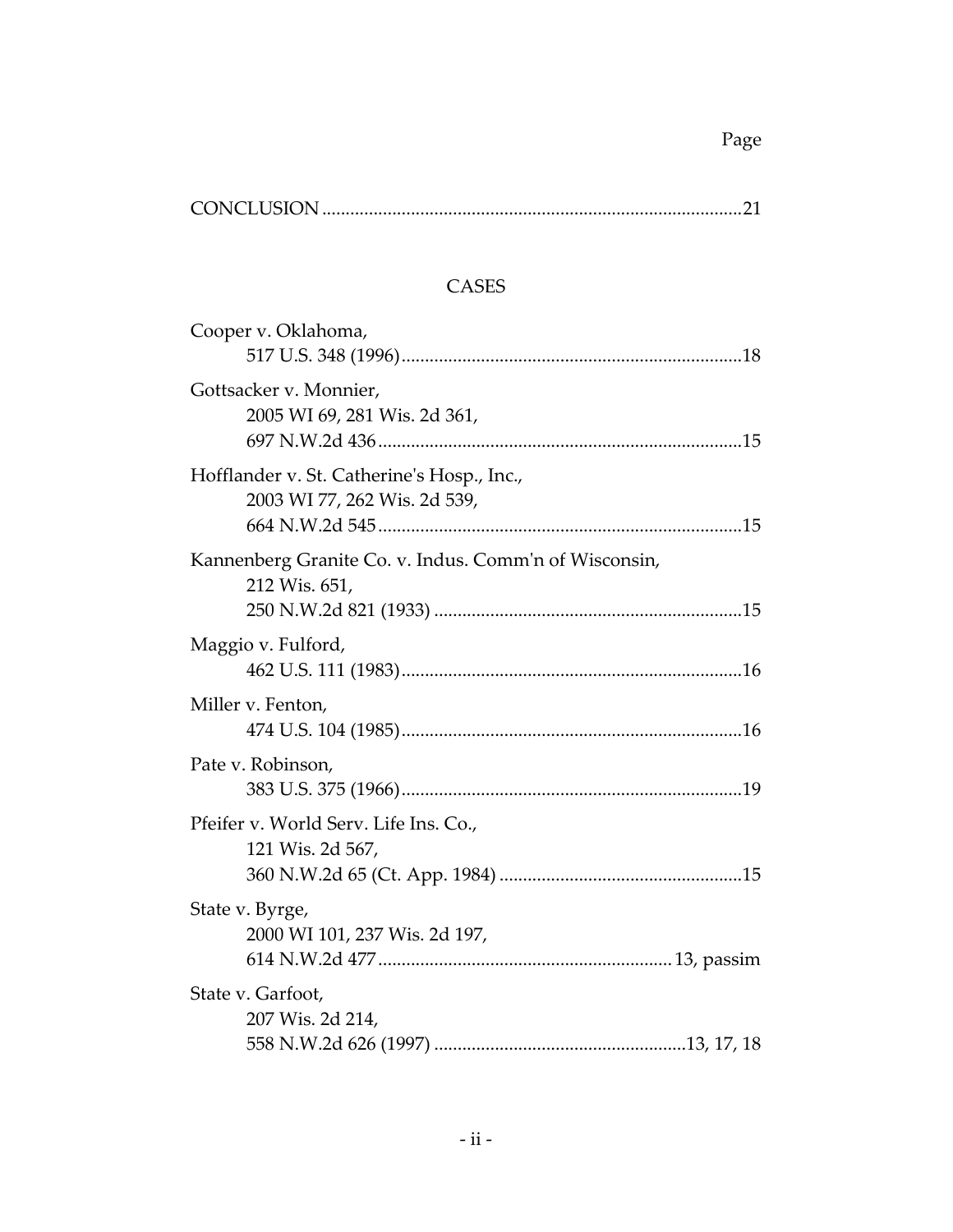| Page                             |
|----------------------------------|
| State v. Johnson,                |
| 133 Wis. 2d 207,                 |
|                                  |
| State v. Johnson,                |
| 2009 WI 57, 318 Wis. 2d 21,      |
|                                  |
| State v. Smith,                  |
| 2014 WI App 98, 357 Wis. 2d 582, |
|                                  |
| Thompson v. Keohane,             |
|                                  |
| Tourtillott v. Ormson Corp.,     |
| 190 Wis. 2d 291,                 |
|                                  |
| Wurtz v. Fleischman,             |
| 97 Wis. 2d 100,                  |
|                                  |

## **STATUTES**

|--|--|

## CONSTITUTIONAL PROVISION

Wis. Const. art. VII, § 5(3) ..................................................................14, 15

## OTHER AUTHORITIES

| Rodney J. Uphoff,                                                    |  |
|----------------------------------------------------------------------|--|
| The Role of the Criminal Defense Lawyer in Representing the Mentally |  |
| Impaired Defendant: Zealous Advocate or Officer of the Court?,       |  |
|                                                                      |  |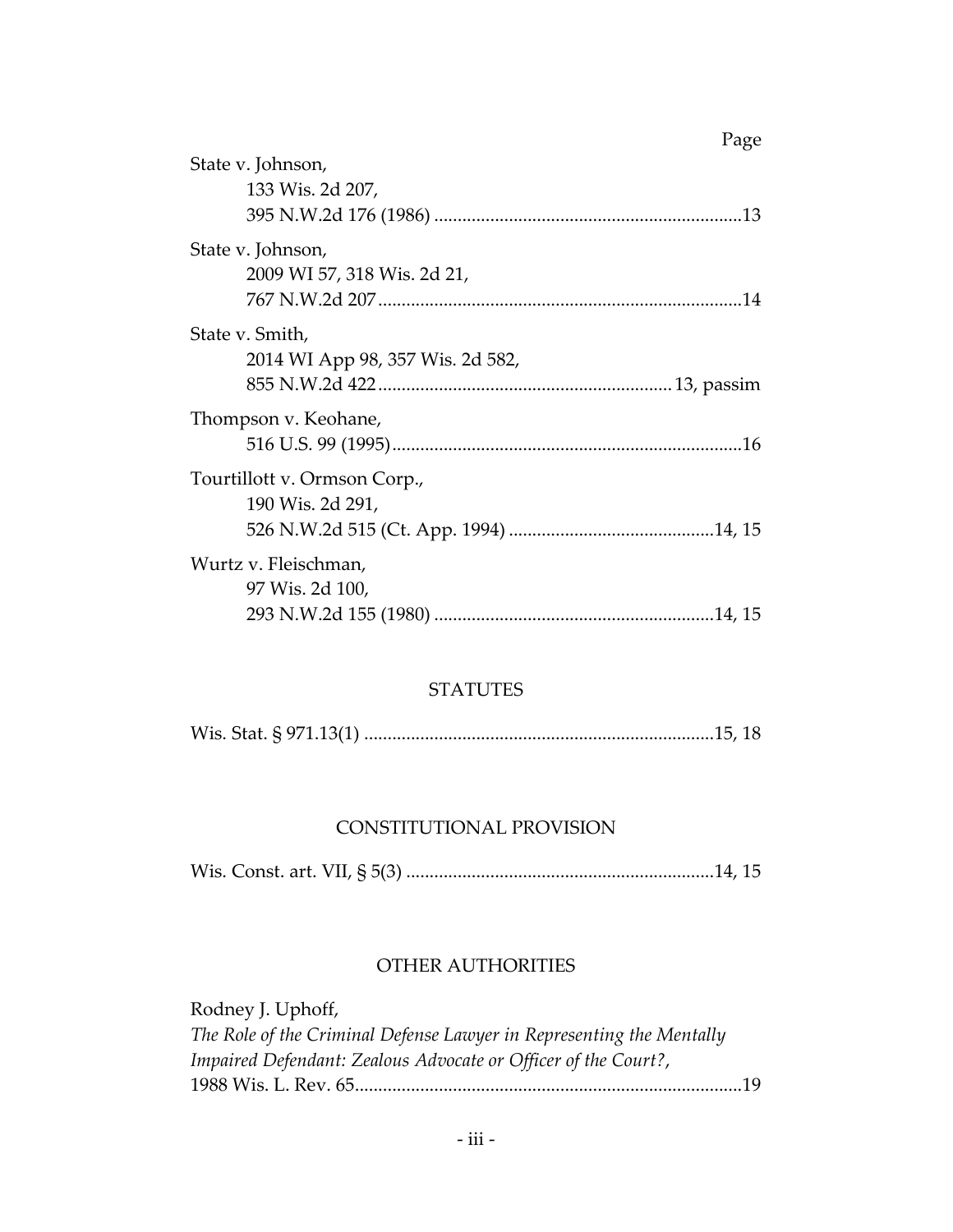#### STATE OF WISCONSIN

#### IN SUPREME COURT

No. 2013AP1228-CR

STATE OF WISCONSIN,

Plaintiff-Respondent-Petitioner,

v.

JIMMIE LEE SMITH,

Defendant-Appellant.

APPEAL FROM A COURT OF APPEALS' DECISION REVERSING A CIRCUIT COURT ORDER AND A JUDGMENT OF CONVICTION ENTERED IN THE MILWAUKEE COUNTY CIRCUIT COURT, THE HONORABLE DAVID L. BOROWSKI AND JEFFREY A. CONEN, PRESIDING

#### BRIEF OF PLAINTIFF-RESPONDENT-PETITIONER

#### **ISSUES PRESENTED FOR REVIEW**

1. The Wisconsin Constitution limits the court of appeals' jurisdiction to appellate jurisdiction, which this court has held does not include fact finding. Here, the court of appeals found facts that the circuit court rejected. Did the court of appeals exceed its constitutional authority by engaging in fact finding?

2. The court of appeals accepts a circuit court's reasonable inference from facts and only disturbs clearly erroneous decisions.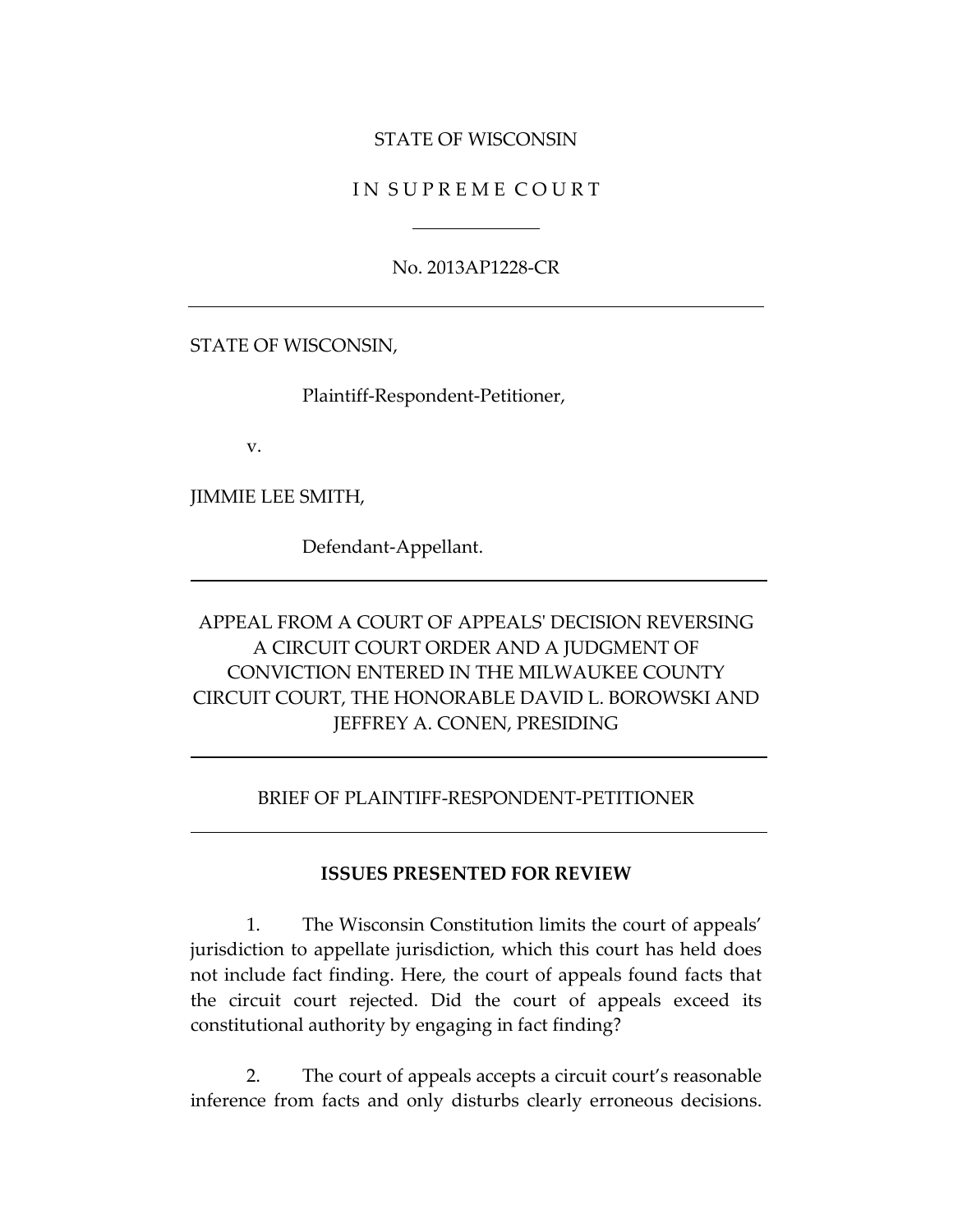Here, the circuit court reasonably found Smith's attorney and the trial court more credible than competency evaluations conducted six months and one year after sentencing, but the court of appeals disagreed by drawing inferences the circuit court rejected. Did the court of appeals impermissibly weigh the evidence rather than defer to the circuit court?

3. No person who lacks substantial mental capacity to understand the proceedings or assist in his own defense may be tried, convicted or sentenced for the commission of an offense so long as the incapacity endures. The circuit court heard testimony from two psychiatrists and Smith's attorney and concluded that Smith was competent at the time of his trial. Did the circuit court erroneously exercise its discretion?

#### **STATEMENT ON ORAL ARGUMENT AND PUBLICATION**

As in most cases accepted for Wisconsin Supreme Court review, both oral argument and publication appear warranted.

## **STATEMENT OF THE CASE AND STATEMENT OF FACTS**

The State charged Jimmie Lee Smith with one count of second degree sexual assault with use of force (2:1). A.H. testified that on October 2, 2007, Smith and another man approached her while she was drinking outside (76:14). She described Smith as "hyper" (76:14). When A.H. finished her drink, she started walking to Oakton Manor, a home for people with chronic mental illness (76:15-16). She was intoxicated and asked to leave Oakton Manor (76:18). A.H. left, and Smith followed her into a bar (76:26-27). She left the bar, and he followed her out (76:29-30).

All of a sudden, Smith grabbed her hands behind her back, and A.H. started shouting "No" and "Help me" (76:30-31). Smith said to "Shut up you fucking bitch" (76:31). He shoved her into a parking lot and pushed her to the ground (76:33-34). Smith unbuttoned and unzipped her pants and lowered them (76:35). He pushed her underwear to the side and put his penis into her vagina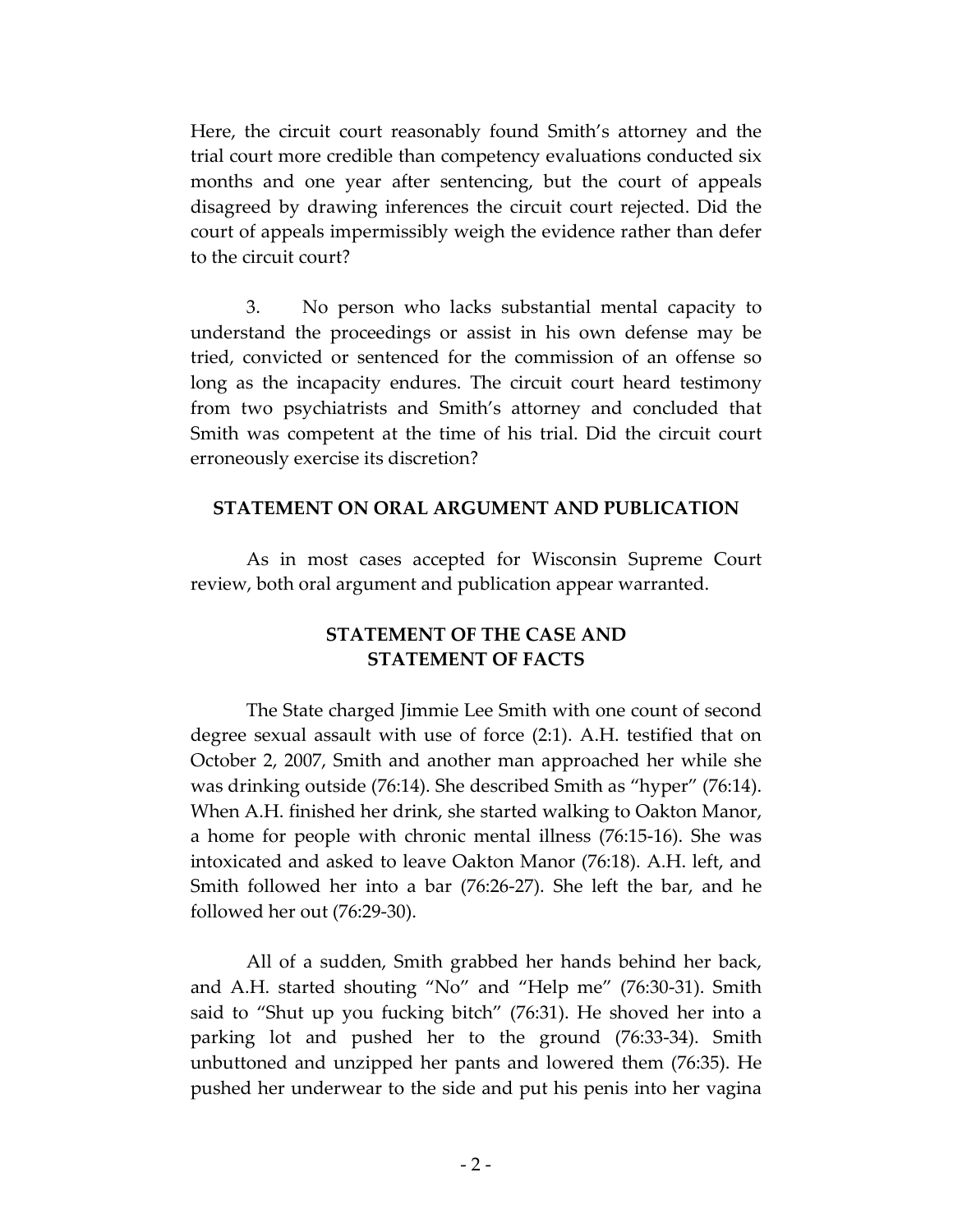(76:35). Smith hit A.H. in the face, choked her, pulled her hair, and slammed her head against the concrete (76:36). Smith knocked A.H. unconscious (76:37).

When she came to, Smith was gone (76:39). A.H. walked to a house across the street, knocked on the door, and asked them to call 911 because she had been raped (76:40-41).

The morning the trial began, the court had this exchange with Smith.

THE COURT: All right. Mr. Smith, do you understand that you have the right to challenge both -- well, challenge any statements that you made to the police on two grounds. The first ground is that you did not receive your Miranda warnings; do you understand that?

THE DEFENDANT: Yes.

THE COURT: The second ground would be that the statement was not voluntary; do you understand that?

THE DEFENDANT: Yeah.

THE COURT: Voluntariness goes to police impropriety or coercion only; do you understand that?

THE DEFENDANT: Yes.

THE COURT: Do you wish to have a motion on either of those two issues?

THE DEFENDANT: I don't think so, Judge.

THE COURT: You don't think so or you don't want to?

THE DEFENDANT: No.

THE COURT: All right. Have you had enough time to talk to your lawyer?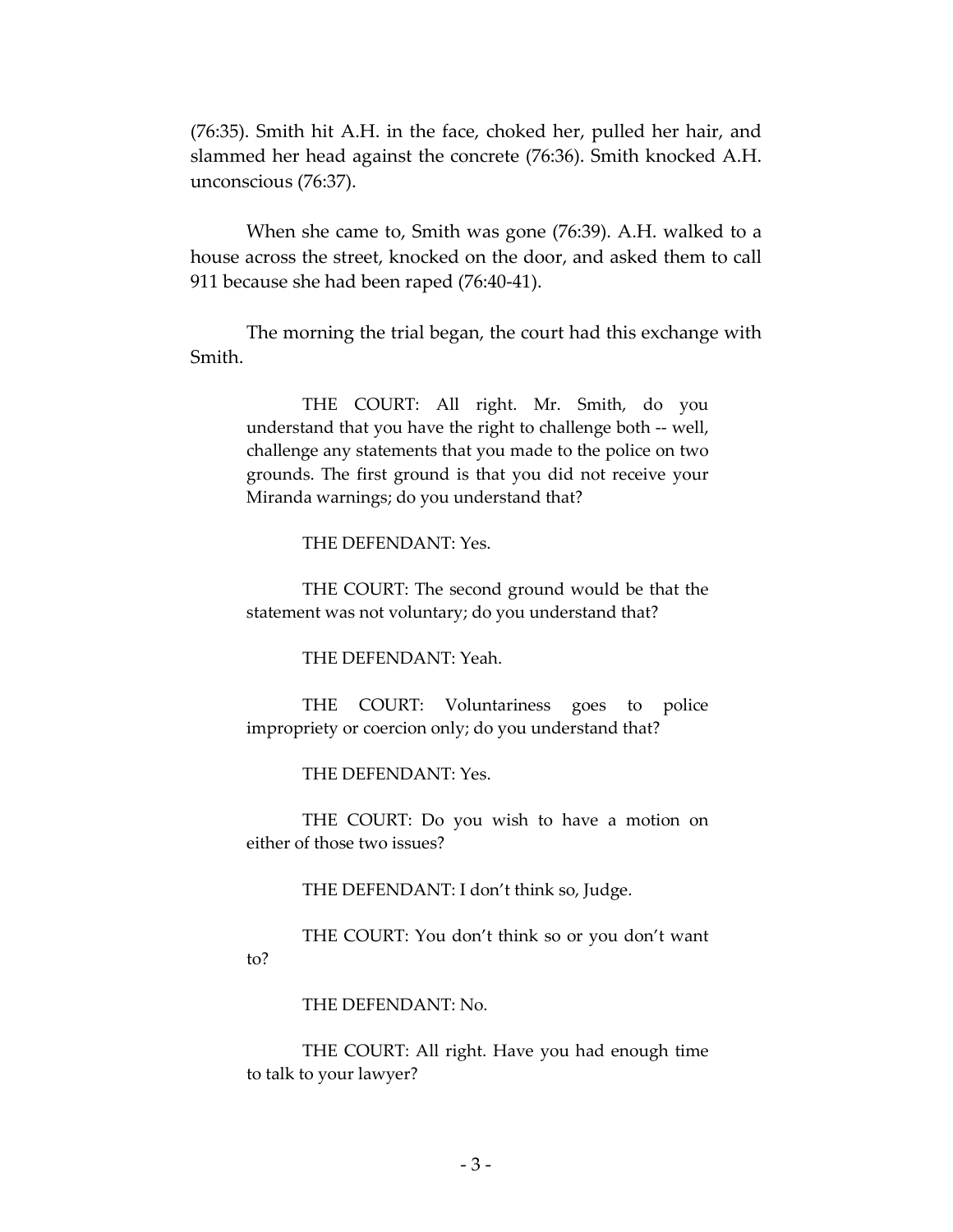THE DEFENDANT: Yes.

THE COURT: Do you believe that's in your best interest to proceed in this manner?

THE DEFENDANT: Yes.

THE COURT: Do you understand that your lawyer could argue the fact that you may have been confused, which may go to the weight of the confession?

THE DEFENDANT: Yes.

THE COURT: But certainly does not go to the admissibility; do you understand that?

THE DEFENDANT: Yes.

THE COURT: All right. Mr. Sargent, have you gone over your client's rights to have these motions heard with him?

MR. SARGENT: Yes, I have.

THE COURT: Do you believe he's choosing to waive the Miranda Goodchild hearing freely, voluntarily and intelligently?

MR. SARGENT: Yes.

THE COURT: Do you believe it's in his best interest to proceed in this manner?

MR. SARGENT: Yes.

(74:3-5).

Before voir dire, the court conducted this exchange with Smith.

THE COURT: All right. Mr. Sargent, you want to make a record.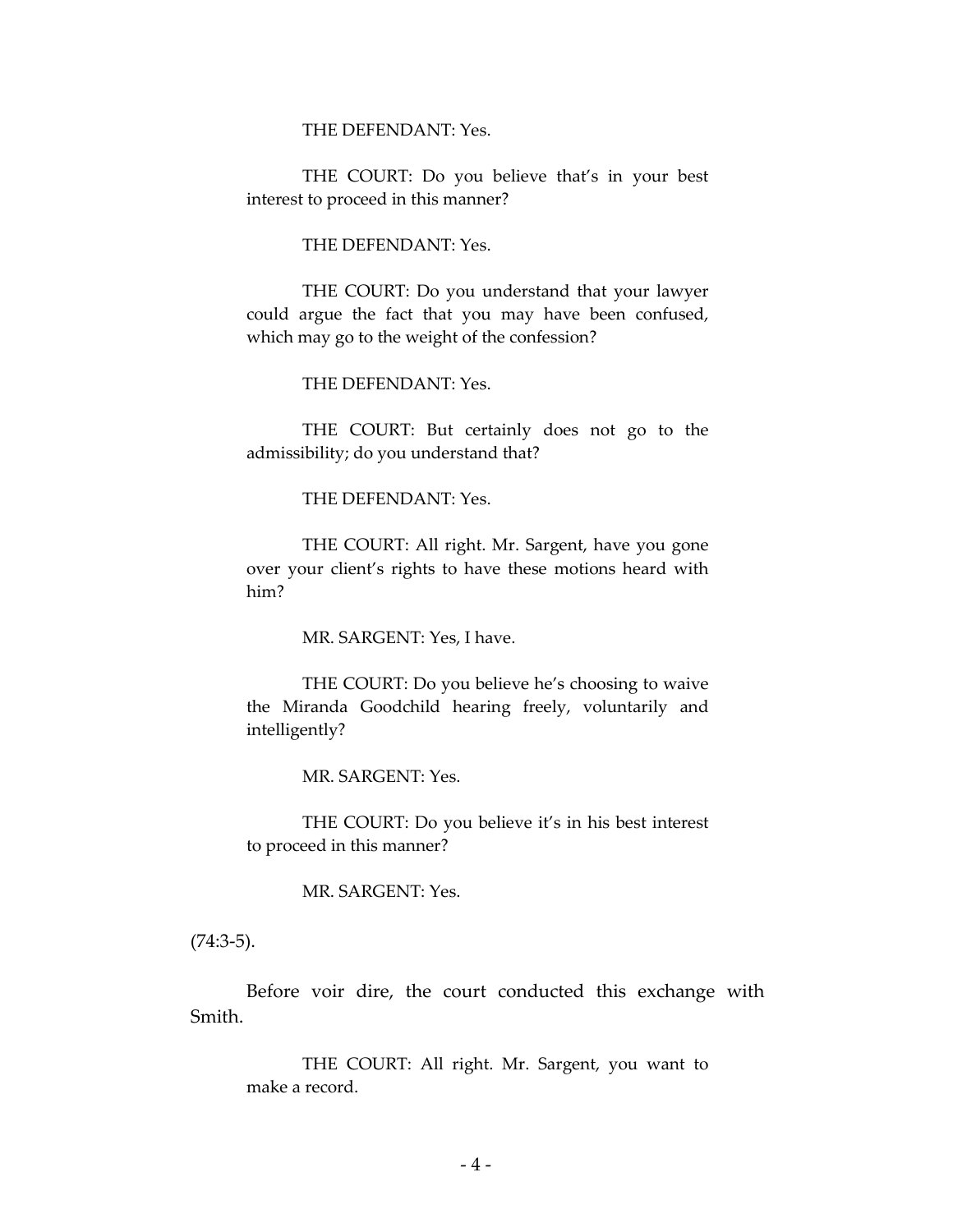MR. SARGENT: I would just like to place on the record that Mr. Smith and I have discussed the case and Mr. Smith has stated his innocence and does not want to accept any plea offer. Correct, sir?

THE DEFENDANT: Right.

MR. SARGENT: Say it a little louder.

THE DEFENDANT: Correct.

THE COURT: You do understand that once we get started, which is going to be in a matter of a couple of minutes, that there will be no resolution of this matter midstream unless you plead to the charge with no negotiations. Do you understand that?

THE DEFENDANT: Correct.

(75:3).

After voir dire, Mr. Sargent told the court that he conferred with Smith throughout the jury process and selection, and Smith said that was correct (75:63).

After the State rested its case, the court conducted a colloquy with Smith:

THE COURT: All right. Mr. Smith, you have the right to testify in this matter, you have the right to remain silent. Do you understand that?

THE DEFENDANT: Correct.

THE COURT: You make that choice yourself, sir. Do you understand that?

THE DEFENDANT: Correct.

THE COURT: Have you had enough time to talk to your lawyer?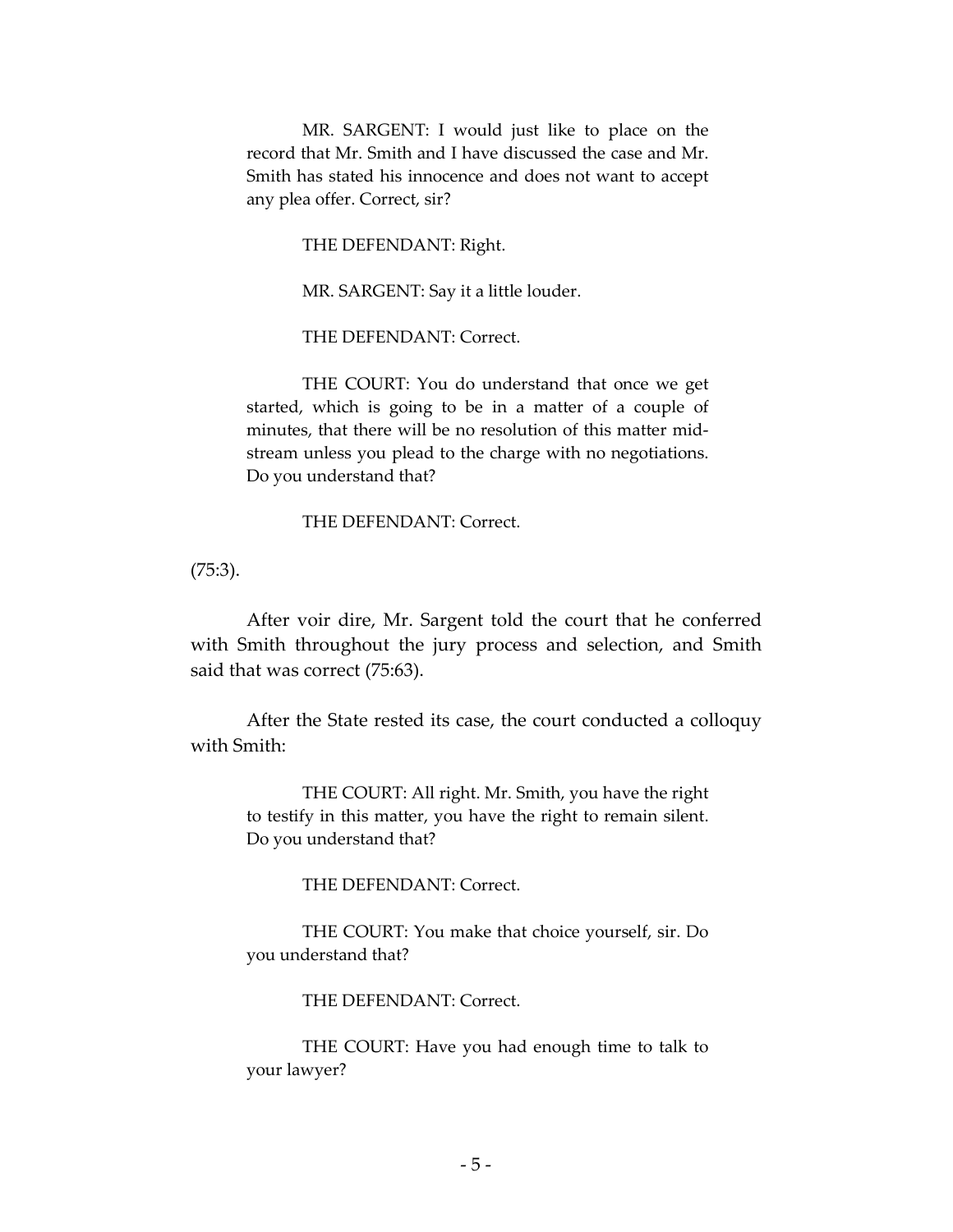THE DEFENDANT: Yes.

THE COURT: What's your choice?

THE DEFENDANT: My choice was to waive it.

THE COURT: I'm sorry?

THE DEFENDANT: Waive it.

THE COURT: To waive it? So do you want to testify or do you not want to testify?

THE DEFENDANT: I don't want to testify.

THE COURT: All right. And has anyone forced you to do this?

THE DEFENDANT: No.

THE COURT: Do you believe it's in your best interest?

THE DEFENDANT: Yes.

THE COURT: And are you making this choice freely and voluntarily?

THE DEFENDANT: It's freely and voluntarily.

(77:78-79).

The jury found Smith guilty (14).

At sentencing, the court again heard from Smith. Smith told the court:

Today I want to say in court that I have been through a lot in my life. I help peoples and I got -- I got this. I bail peoples out of jail, I got this. I let peoples stay in my house, I got this. I let peoples eat at my house, I got this.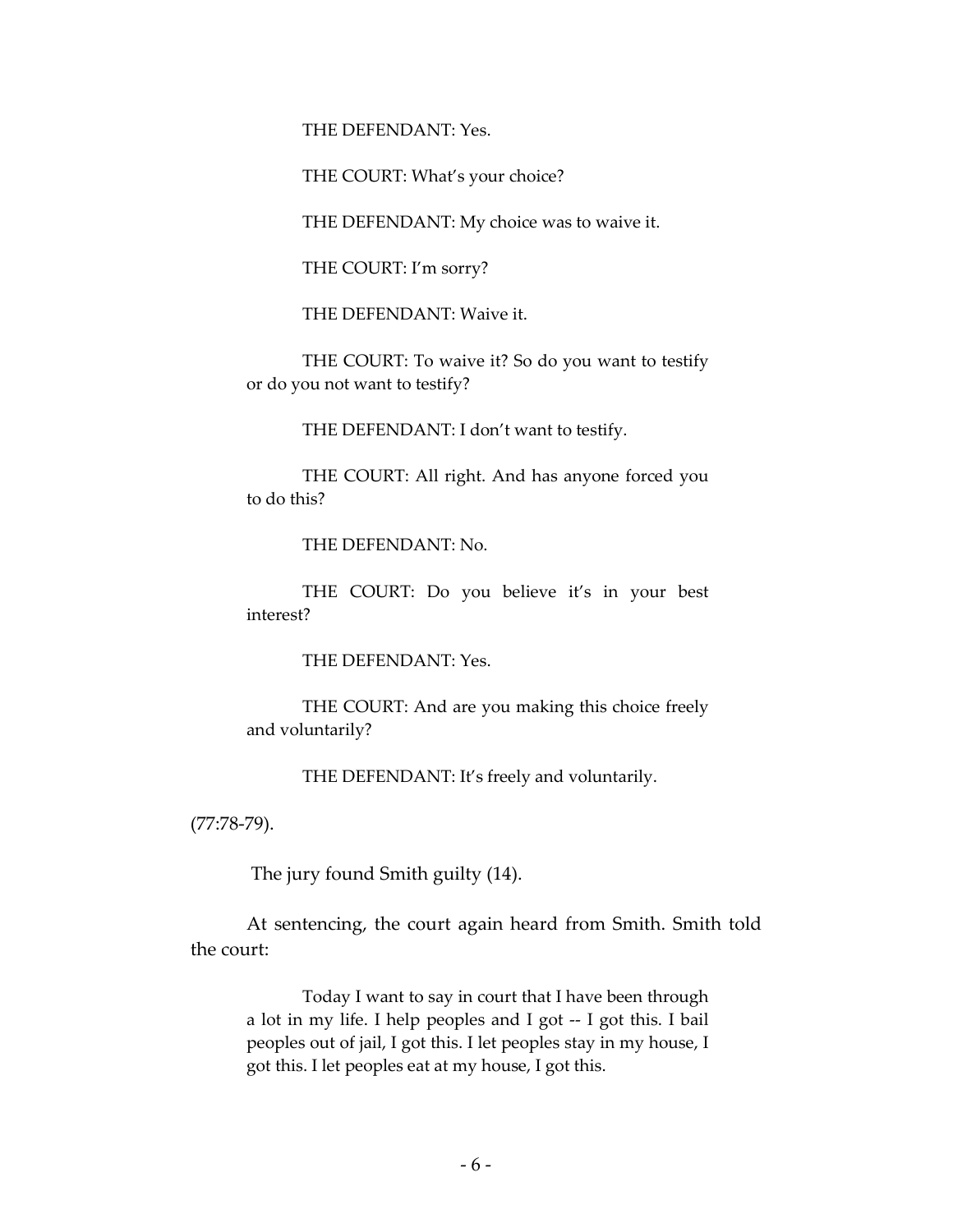Today [the victim], I don't know what she lookin' for out of me and why is she comin' to court like this? What it is that she want from me? She in love with me or something? Sayin' that she haven't took a shower since this happened to her? What is wrong with her? I let bygones be bygones. Peoples done throw salt on me every day, every day out there on the street. Peoples took money from me at the court sale, at the courthouse. But I let it ride, they wouldn't even give it back. I let it go.

I sit up North, did time behind bailin' this girl, Yvonne Carter, out of jail in Chicago, Illinois for child neglect, because I went to court the day that she was -- she was in court, and I went and bailed her out of jail. And then I hear all of this about me? And she supposed to have been back in court. She never go back. She never go back for her - for -- to get her bail back. But I'm the one who had to sign her bail as being right to this day.

I am very, very sorry that I even helped this lady. But these ladies are sayin' things like this about me. And she ain't white like her, the lady that -- that I bailed out of jail, she's black. And her daughter, I looked out for them when they was starvin' to death, livin' out on the street corner. I'm out here tryin' to make a living every day at my job workin', lost my job behind all of that, feedin' them, lettin' them stay in the house, ended up gettin' in trouble with my landlord by buyin' air-conditionin' and things without asking his permission, could I have it in my apartment with the rent and -- and included with the lights.

And this is the thanks I get out of it? 12 years like I murdered someone out there on the street? I sat in there 12 years for bailin' her out of jail. I didn't see all these troubles until I bailed her out of jail. Helped her and her family.

And then my brothers, them too, I even brought them to my house and helped them. When I lived with them, they couldn't even pay the light bill. Wouldn't even pay the light bill. The landlord was lettin' them work off his job to pay the rent. And told him to switch the lights in his name. He didn't even do it.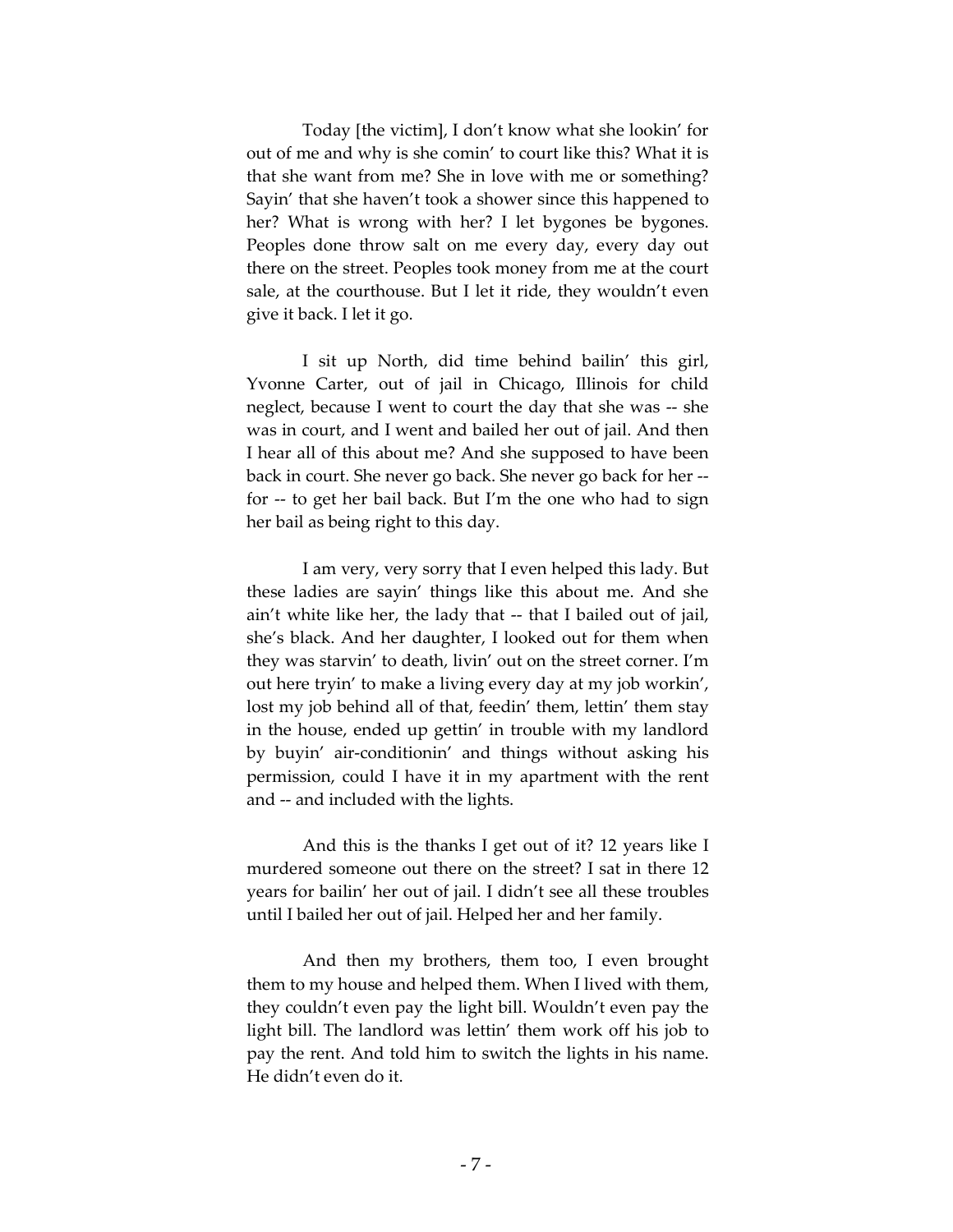So by me handin' over parts of my Quest card, because I never gained footage after being locked up after bailing Yvonne out of jail for being convicted of child neglect, for \$200 I had to put my name to that, and now she's on the run and I get all of this out of that? She never -- She ain't -- wouldn't go back to court because I just see her last year. She worked at the same company as I did, I see her there on the 27th and National. She there.

And then this other lady back in -- Lee Ellen Wash, she don't even know her name. She callin' me every day. I'm over by my -- my -- my livin' relatives after I got out of jail, never gained footage, never got a job, never got back to my feet. I know nobody in this courtroom don't care.

And -- And at that one time I didn't care about my \$40 that I gave away to the courthouse, I gave away \$40 for a marriage license fee and I couldn't even get it back from the courts. And this happened before all of this stuff about bailin' Yvonne out of jail. And the courts seemed like this is all my fault? This is not all my fault.

I also talked to Lee Ellen Wash, I sent her a letter last year. And then Yvonne Carter, I went back to her house after I got out of jail and she still wasn't workin' out right. And then we -- I ended up gettin' shot behind all this. I got a bullet hole through my body and laid up at Froedtert Hospital for almost six months out there fightin' for my life because of these people that hates on me.

I can prove it to you that I got the shot, it is right here in my stomach. I got shot, laid up almost 90 days, I was fightin' for my life at Froedtert because I bailed her out.

MR. SARGENT: Excuse me, your Honor. (Brief discussion off the record.)

THE DEFENDANT: It's got to be out there. I need to put this out there on the table.

THE COURT: Well, we're going to have to put an end to this because none of this really has a whole lot to do --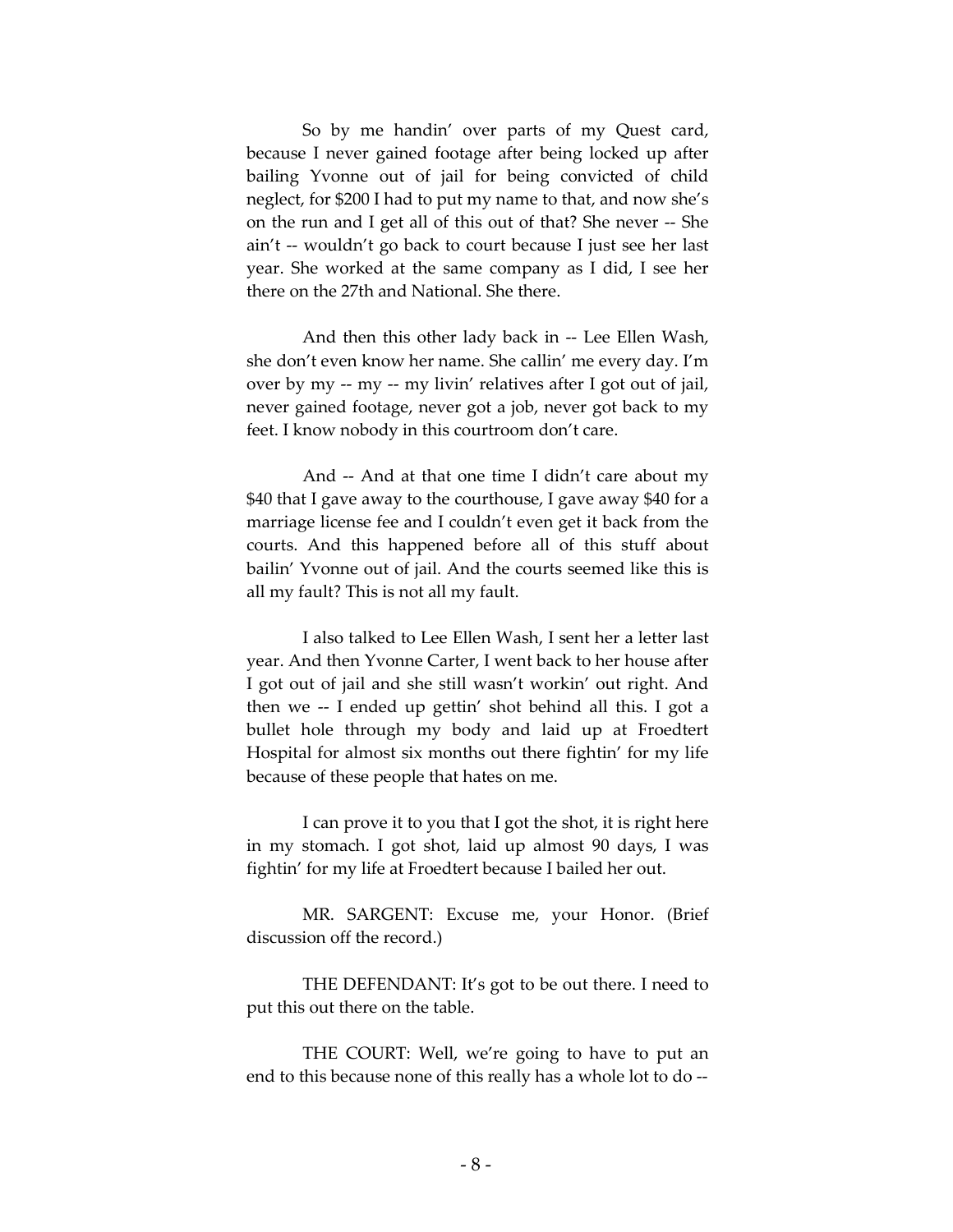THE DEFENDANT: I know it don't have a whole lot, but, here, I didn't set up in jail and then I got out and then I couldn't even stay on my money, and then I get on SSI and stay on it for like four or five checks and then they cut it off. I get these lawyers \$2,300 to represent me. They -- I still ain't on for all of this pain and sufferin' that I'm goin' through for not lookin' out for my life after I got my finger injured by my family work helpin' this guy getting' on the job there. And he didn't even have the decency enough to say I will invite you out to dinner for lookin' out for me. He didn't even have the decency to do that for me.

And then Miss Wash, she come over to my house, I got the settlement from the -- from my gunshot, I buy a car, I take her down there to see her family, she want to run both of us off the highway, kill us both.

THE COURT: All right. Well, Mr. Smith, none of this really has anything to do with --

THE DEFENDANT: But this has got a lot to do with this case.

THE COURT: It really doesn't. So we're going to cut it off if you are not going to get to the point.

THE DEFENDANT: The point is, if you want to hear what my goal are, my goal is to get out of here to get back to work and to get my Social Security. That's it. You don't want to hear what I gotta say but you want to sentence me, though. You want to give me the maximum time, say that I'm a mean person. But I'm not mean. This place is mean. They took money from me here. And then when I write a letter to my family about it back in Chicago telling them how could I stay in Wisconsin with a stolen car from Chicago here, how could I stay here, how could I stay here, I had to sign my letters that I written to them because these peoples here took my -- took my marriage license fee and then they took my adoption fee. Now, that is not fair to me. you guys are not being fair.

THE COURT: We're done.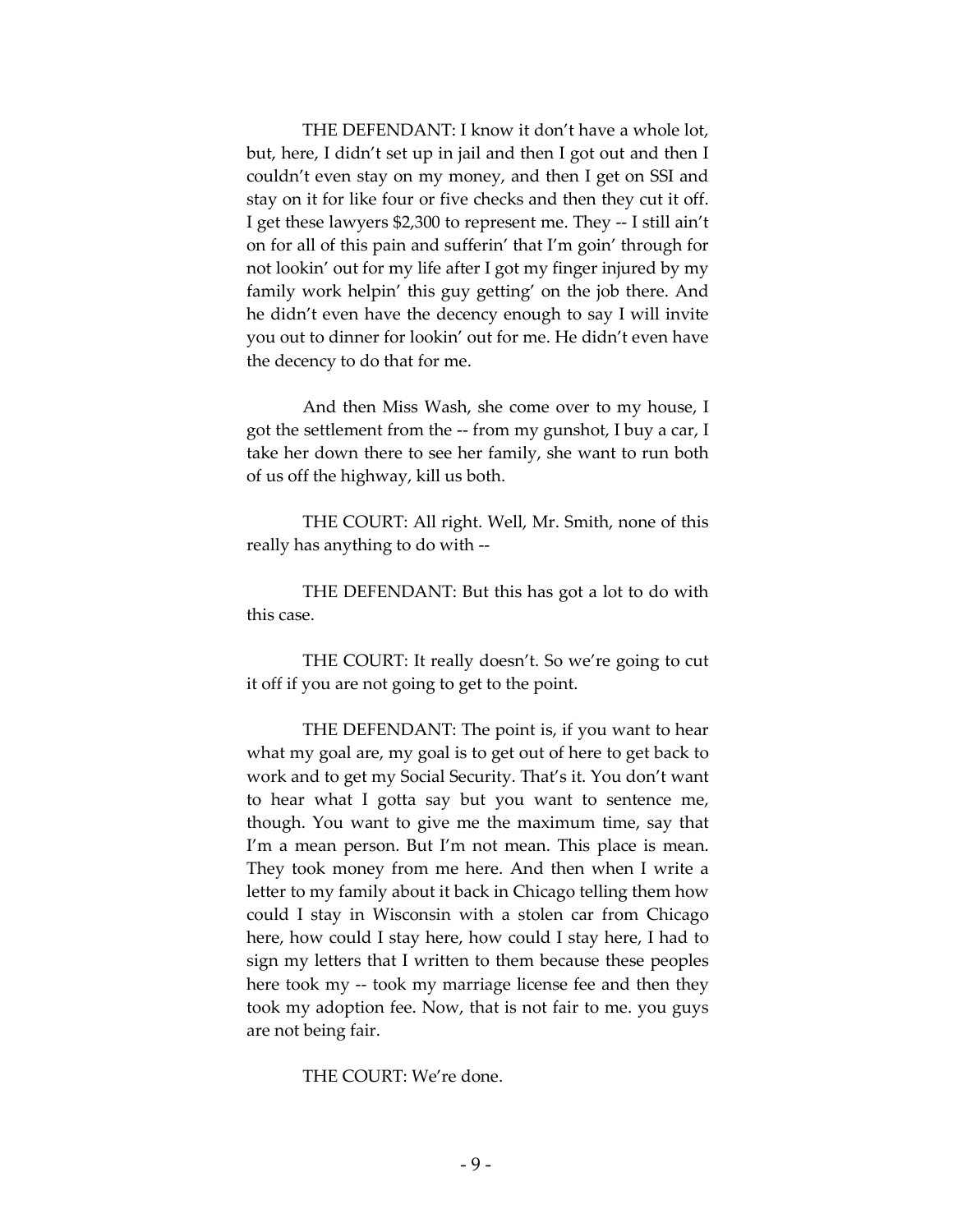THE DEFENDANT: I'm done but  $y'$ all  $-$  I just want to address -- When I want to talk, y'all don't want to hear the truth.

(79:14-19).

The court sentenced Smith to 25 years of initial confinement followed by 15 years of extended supervision (20; 79:22).

Postconviction, the circuit court ordered Smith to be examined for competency (26). Dr. Deborah Collins believed Smith was not competent to proceed, but that he was more likely than not to attain competency (27:6). The circuit court suspended the postconviction proceedings for Smith to regain competency (31:2).

After the suspension, Dr. John Pankiewicz examined Smith and concluded that he was still incompetent (32:3). The circuit court appointed a guardian ad litem to represent Smith (35).

Smith moved to vacate his conviction due to his lack of competence at trial and sentencing (43). The State opposed the motion (44). The circuit court appointed Dr. Pankiewicz to examine Smith to determine Smith's competency at the time of trial and sentencing (48).

The circuit court held a competency hearing (91). Dr. Pankiewicz testified that he examined Smith and reviewed records of past interviews with Smith to determine his competency to participate in postconviction proceedings (91:7). He concluded that there was substantial reason to question Smith's competency at trial and sentencing (91:9). Dr. Pankiewicz normally would meet with the person as part of a competency evaluation, but did not do that with Smith (91:21). Dr. Pankiewicz had not reviewed portions of the trial transcript where Smith answered questions prior to the hearing, but after review, he believed those exchanges weighed in favor of Smith being competent at trial (91:26).

Dr. Collins testified that reaching a conclusion was challenging because the data was incomplete and she was missing a contemporaneous interview (91:46). She said that the interview is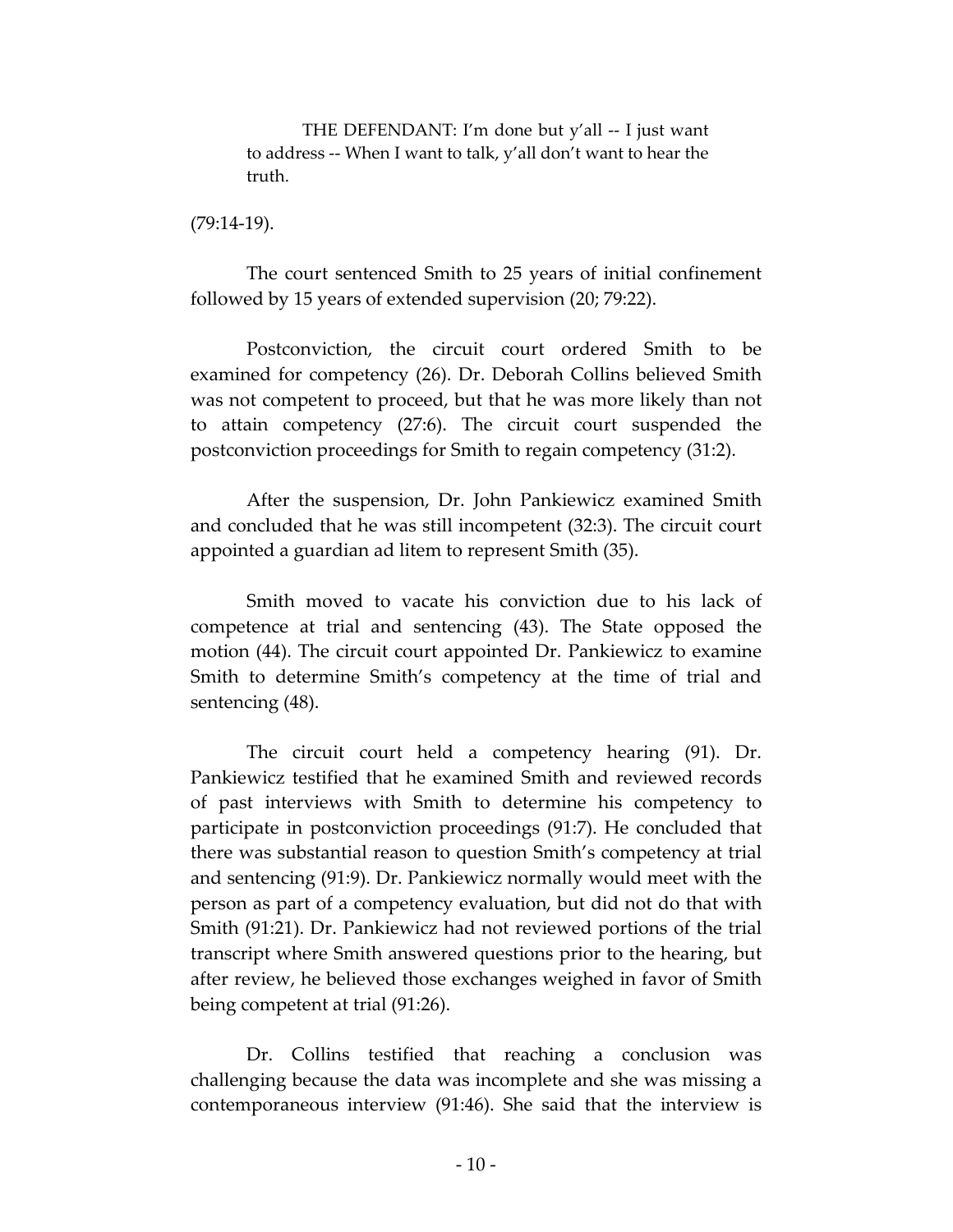normally the most important part of the evaluation (91:48). She said Smith could have been competent and psychotic at the same time (91:62). Dr. Collins thought that Smith's recorded statements at trial did not change her opinion (91:59). Dr. Collins concluded that Smith was incompetent at the time of trial and sentencing (91:46).

At the continued hearing, Smith's attorney, Stephen Sargent testified. Mr. Sargent testified that he met with Smith seven times during his representation and received four letters from Smith during the relevant time. Nothing caused Mr. Sargent to question Smith's competency (92:38).

The first letter Mr. Sargent received was a notice of a court date, but the letter did not strike the attorney as "odd" because he receives a lot of communication from clients (92:7-8). The court felt that the information about court dates supported Smith's competence (92:9).

The second letter, dated during the trial, said Smith had contacted the Department of Corrections about clearing his criminal record (92:15). Mr. Sargent said that throughout his representation Smith was concerned about a charge of failure to register as a sex offender (92:16). Smith was homeless at the time and did not feel his registry violation was fair (92:22).

The third letter asked Mr. Sargent to cancel a social security disability application Smith had filed (92:17). Mr. Sargent did not remember this letter or discussion about social security, but it was beyond the scope of his representation (92:17). The letter also told Mr. Sargent that a corrections officer took a black pen from Smith and loaned it to another inmate (92:18). That information also had no relation to Mr. Sargent's representation in the criminal case (92:18).

The fourth relevant letter complained about the sex offender registry and his treatment in jail (92:28-29).

Mr. Sargent also reviewed a recorded interview with Smith, but did not have any recollection at the postconviction hearing of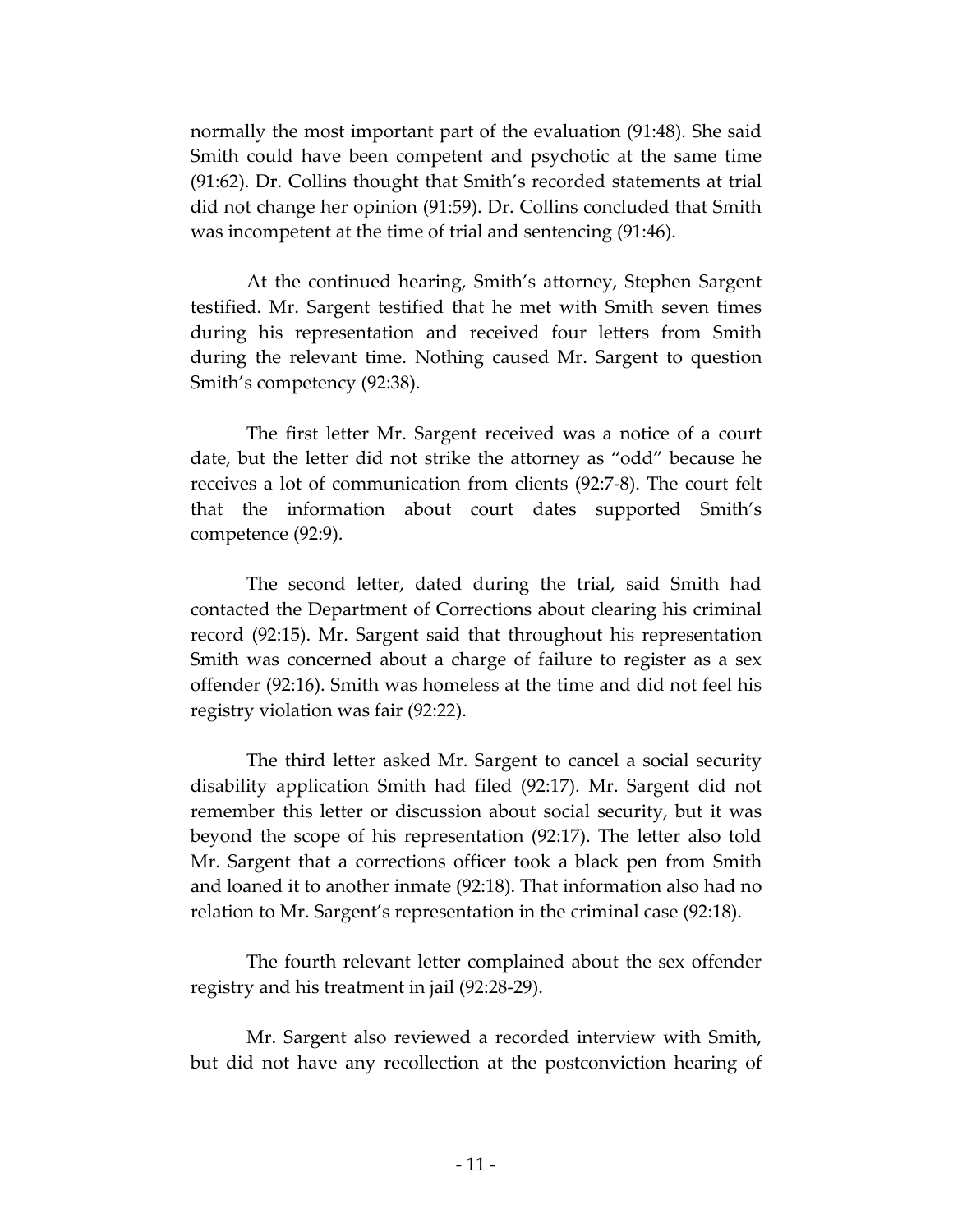what the interview showed (92:19). That interview was recorded ten months before trial (92:37).

Smith and Mr. Sargent met seven times (92:21). Mr. Sargent was never concerned about Smith's mental health during those meetings (92:21). He was concerned that Smith had drunk enough alcohol to compromise his recollection of the assault (92:21). Smith agreed to present a defense that the victim consented to intercourse (92:23-24). Mr. Sargent explained that Smith was very upset at sentencing and saw his allocution not as a mental health problem, but an anger problem (92:35).

Mr. Sargent did not doubt Smith's competency and felt Smith could assist in his own defense (92:38). Mr. Sargent felt that Smith did assist him at trial (92:41). If he had thought that Smith was incompetent, he would have raised the issue with the court right away (92:51). He explained that he might not actively look for competency, but would consider it if there was any reason to question a defendant's competence (92:51).

The circuit court heard all the testimony, and found Smith had been competent at trial and sentencing (94:8) (Pet-Ap. 128). The court summed up Smith's argument as "people who were not present at the relevant time know more than the people who were present," and the court rejected that claim (94:4-5) (Pet-Ap. 124-25). It respected the doctors and their concessions that the interviews of Smith would ideally have been before trial and sentencing (94:5-6) (Pet-Ap. 125-26). The court relied upon Smith's experienced attorney who did not have any reason to question Smith's competence during the proceedings (94:6) (Pet-Ap. 126).

The court rejected the doctor's opinions based on the fact that they retrospectively evaluated Smith (94:7-8) (Pet-Ap. 127-28). The court felt that the lack of an interview before trial was important (94:8) (Pet-Ap. 128). The court also felt that the doctor's opinions were their own, but that the court was the entity called upon to make the legal determination (94:8) (Pet-Ap. 128). The court placed more weight on Mr. Sargent's opinion from observations at trial and sentencing than on the doctor's opinions from years later (94:8) (Pet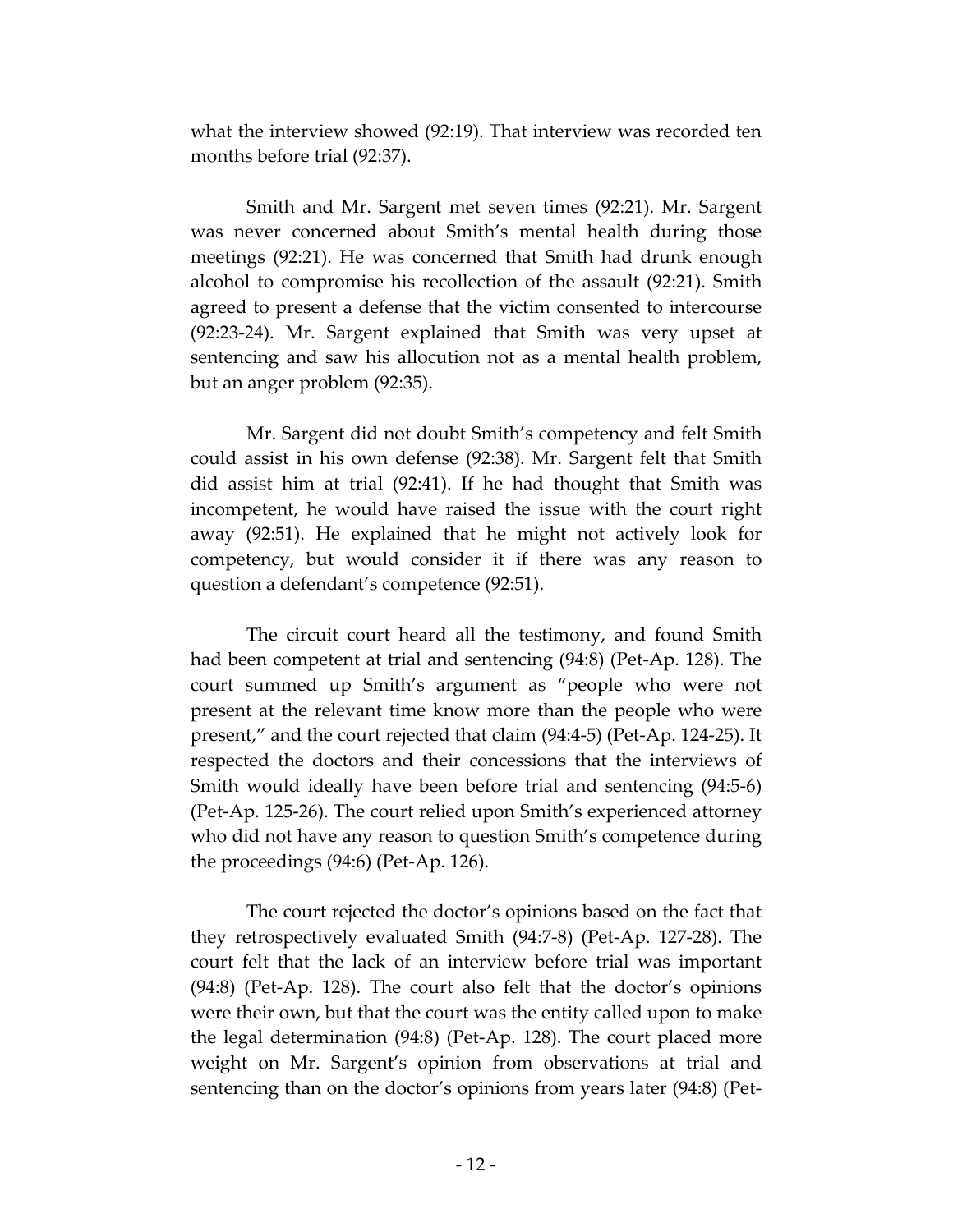Ap. 128). The court found Smith competent at trial and sentencing (94:9) (Pet-Ap. 129).

The court of appeals articulated the standard of review as "clearly erroneous." *State v. Smith*, 2014 WI App 98, ¶ 19, 357 Wis. 2d 582, 855 N.W.2d 422 (Pet-Ap. 114). It noted that Wisconsin has recognized an occasional need for a mental competency evaluation after the relevant time frame. *Id.* ¶ 22 (Pet-Ap. 115-16).

The court found that the circuit court weighed heavily the "uninformed competence opinions of defense counsel and the trial court . . . and discounted the experts' evaluations." *Id.* ¶ 23 (Pet-Ap. 116-17). The court of appeals did not give deference to the postconviction court because it was not the same court that presided over the trial. *Id.* The court relied on *State v. Johnson*, 133 Wis. 2d 207, 395 N.W.2d 176 (1986), and concluded that the circuit court could not reject the opinions of the experts simply because the evaluations were conducted post-trial and post-sentencing. *Smith*, 357 Wis. 2d 582, ¶ 24 (Pet-Ap. 117-18). The court found that the expert reports, expert testimony, DOC records, and jail records provided ample evidence to doubt Smith's competence at the time of trial and sentencing. *Id.* ¶ 26 (Pet-Ap. 118). It reversed Smith's conviction and remanded for a new trial. *Id.*

The State filed a petition asking this court to review the decision of the court of appeals. This court granted that petition.

#### **SUMMARY OF ARGUMENT**

The court of appeals' decision is legally flawed because it conducted improper fact finding. The court of appeals impermissibly found facts in violation of the Wisconsin Constitution and without jurisdiction. It weighed the evidence rather than defer to the circuit court in reaching its conclusion.

The court of appeals owed deference to the circuit court's conclusion. *See State v. Garfoot*, 207 Wis. 2d 214, 558 N.W.2d 626 (1997) and *State v. Byrge*, 2000 WI 101, 237 Wis. 2d 197, 614 N.W.2d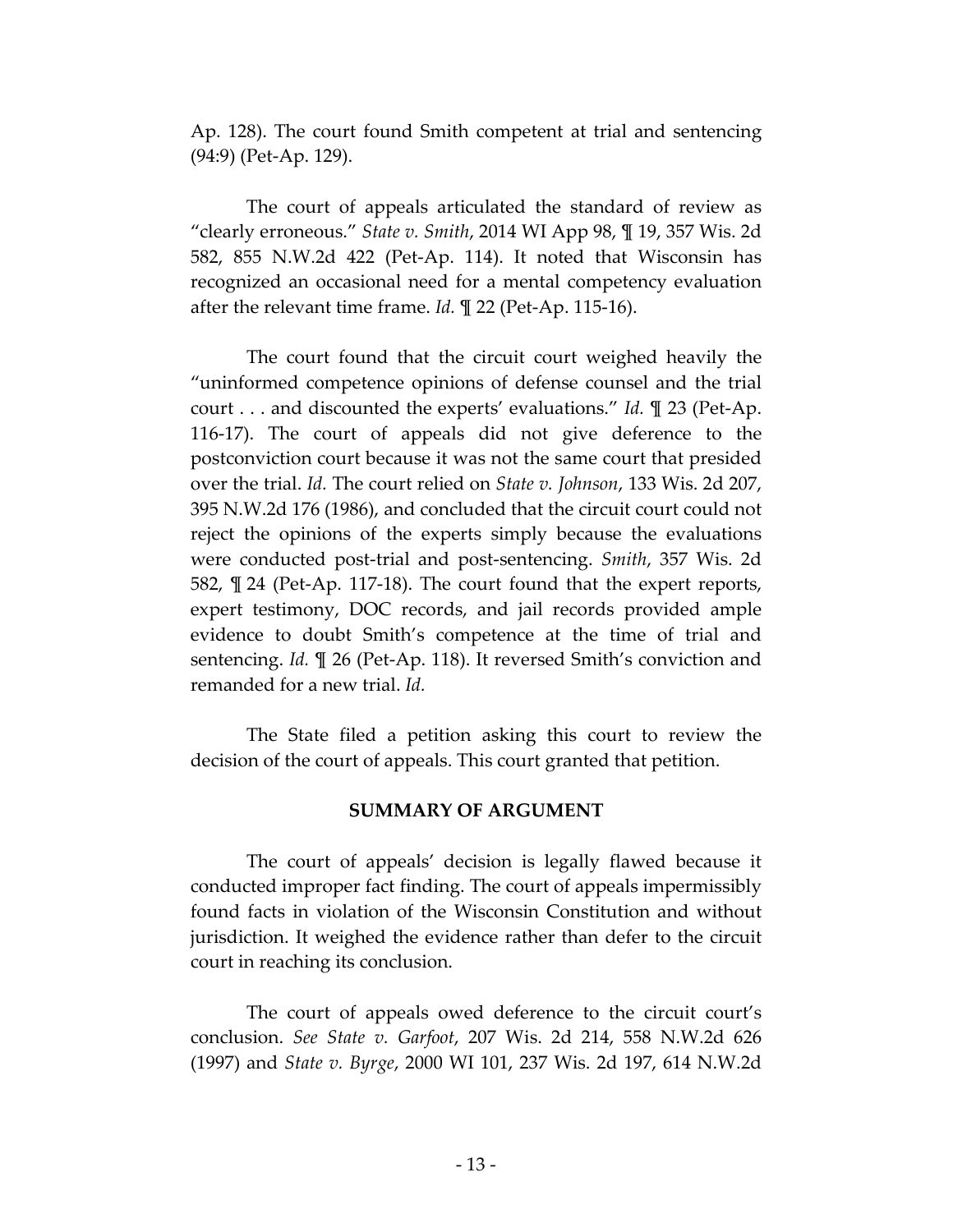477. It applied the wrong standard of review. Accordingly, the State respectfully requests that this court reverse the decision of the court of appeals.

## **ARGUMENT**

**I. The court of appeals exceeded its constitutional authority by engaging in fact finding.** 

## **A. Standard of review.**

The question on review is "whether the court of appeals exceeded its authority by making factual determinations, based on conflicting evidence, in lieu of, and in addition to, the findings made by the trial court." *Wurtz v. Fleischman*, 97 Wis. 2d 100, 107, 293 N.W.2d 155 (1980). This raises a constitutional issue, and this court reviews constitutional claims de novo. *State v. Johnson*, 2009 WI 57, ¶ 22, 318 Wis. 2d 21, 767 N.W.2d 207.

## **B. Legal principles.**

The Wisconsin Constitution limits the court of appeals jurisdiction to appellate jurisdiction.

The appeals court shall have such appellate jurisdiction in the district, including jurisdiction to review administrative proceedings, as the legislature may provide by law, but shall have no original jurisdiction other than by prerogative writ. The appeals court may issue all writs necessary in aid of its jurisdiction and shall have supervisory authority over all actions and proceedings in the courts in the district.

Wis. Const. art. VII, § 5(3).

This limit effectively removes the ability of the court of appeals to engage in any kind of fact finding. *Wurtz*, 97 Wis. 2d at 107 n.3. If the evidence on an issue conflicts, that issue will not be determined by the appellate court. *Id.* The court of appeals is "precluded from making findings of fact where the facts are in dispute." *Tourtillott v. Ormson Corp*., 190 Wis. 2d 291, 294, 526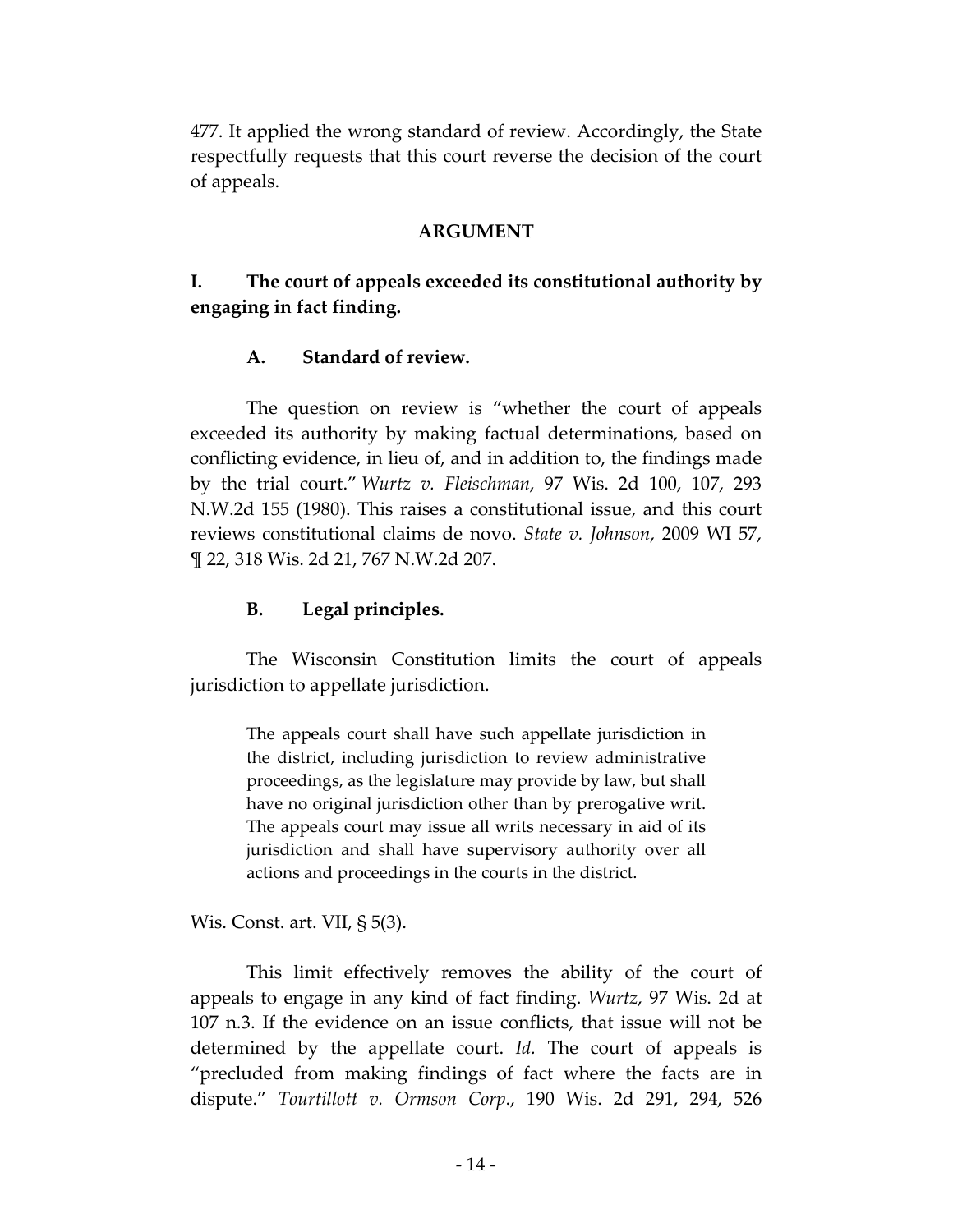N.W.2d 515 (Ct. App. 1994). The court of appeals must accept a reasonable inference drawn by a circuit court from established facts if more than one reasonable inference may be drawn. *Pfeifer v. World Serv. Life Ins. Co.*, 121 Wis. 2d 567, 571, 360 N.W.2d 65 (Ct. App. 1984). This court searches the record to support the circuit court's findings of fact. *Hofflander v. St. Catherine's Hosp., Inc.*, 2003 WI 77, ¶ 70, 262 Wis. 2d 539, 664 N.W.2d 545. If, however, the facts are undisputed or are so clear that only one conclusion can follow, the issue may be determined by the appellate court. *Kannenberg Granite Co. v. Indus. Comm'n of Wisconsin*, 212 Wis. 651, 250 N.W.2d 821 (1933).

This court has held the court of appeals exceeded its constitutional authority where it found facts when the circuit court did not make an explicit finding on the issue. *Gottsacker v. Monnier*, 2005 WI 69, ¶¶ 33-35, 281 Wis. 2d 361, 697 N.W.2d 436.

## **C. The court of appeals exceeded its constitutional authority when it engaged in fact finding.**

The court of appeals found the expert testimony more reliable than the testimony of Smith's former attorney. That finding by the court of appeals is improper. *See Tourtillott*, 190 Wis. 2d at 294. The court of appeals exceeded its constitutional authority by engaging in fact finding. *See* Wis. Const. art. VII, § 5(3); *Wurtz*, 97 Wis. 2d at 107 n.3.

The circuit court needed to determine whether, at the time of trial, Smith lacked the mental capacity to understand the proceedings or assist in his defense. *See* Wis. Stat. § 971.13(1). The court listened to evidence from two psychiatrists and Smith's trial attorney, Mr. Sargent. Mr. Sargent testified about his own experiences with Smith including preparing for trial, during trial, and after trial (92:7-38). Mr. Sargent never questioned Smith's competency to assist in his defense or understand the proceedings (92:38). The psychiatrists, Dr. Pankiewicz and Dr. Collins, relied on historical documents and interviews conducted post-sentencing. They each concluded that Smith was incompetent to assist in his defense or understand the proceedings (91:9, 46).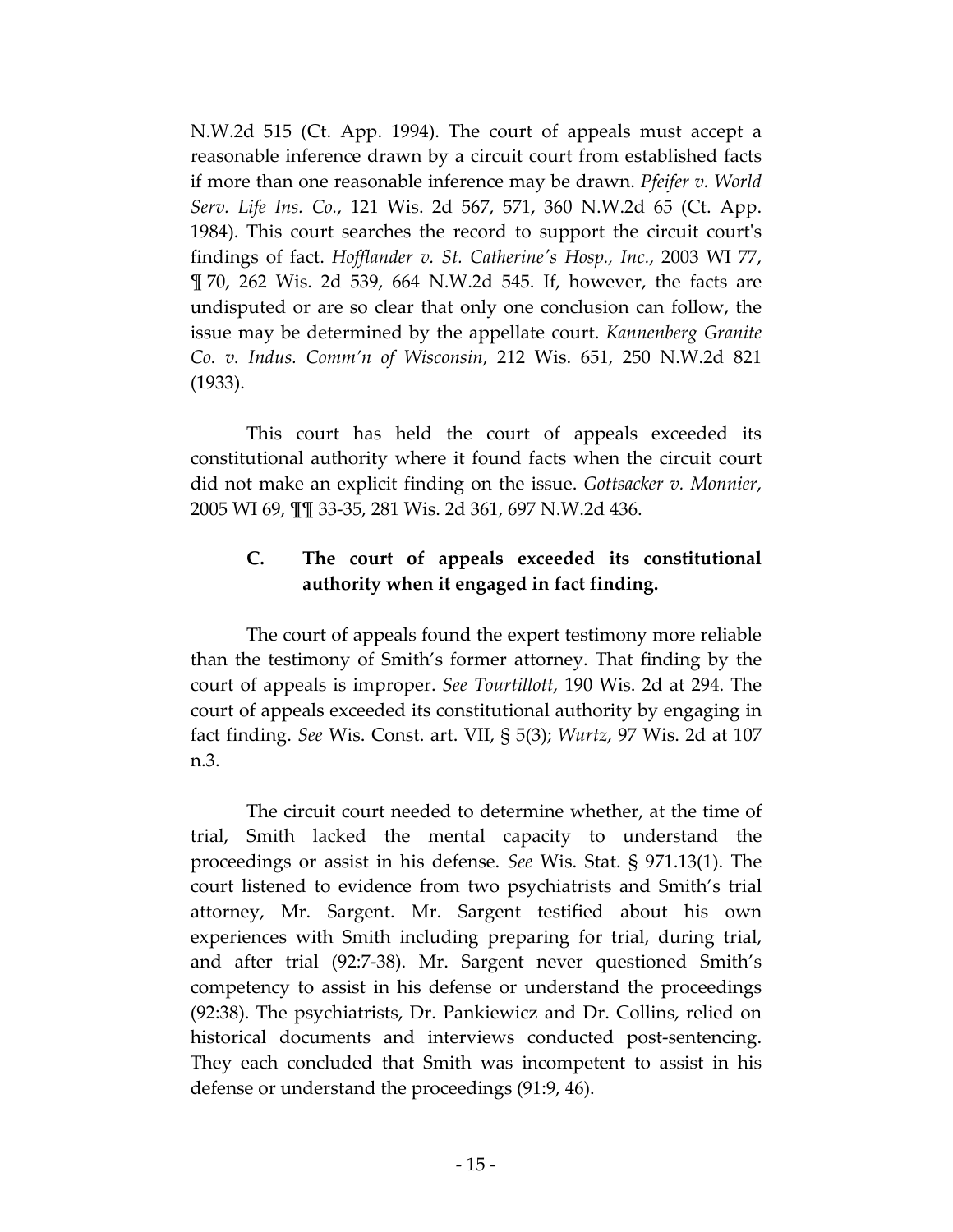The circuit court found Mr. Sargent's testimony more credible (94:8) (Pet-Ap. 128). The court believed that Mr. Sargent's contact with Smith at the relevant time rendered his opinion more trustworthy than the psychiatrists.

The court of appeals rejected the circuit court's findings, and made its own findings in violation of its constitutional authority. It found that Mr. Sargent and the circuit court did not know about the jail records, but the experts knew about the records and relied upon them. *Smith*, 357 Wis. 2d 582, ¶ 25 (Pet-Ap. 118). The court found that the experts' opinions were more reliable than Mr. Sargent. *Id.* The court exceeded its authority by making this finding of fact.

## **II. The court of appeals impermissibly weighed the evidence rather than defer to the circuit court.**

## **A. Standard of review.**

The United States Supreme Court used to consider a competency determination to be a mixed question of law and fact. *Byrge*, 237 Wis. 2d 197, ¶ 40 (citing *Maggio v. Fulford*, 462 U.S. 111 (1983) (per curiam)). But it changed that approach and "now treats competency determinations more like questions of fact." *Id.* ¶ 41.

The Supreme Court held that such decisions require deference because their resolution hinges on witness credibility, and hence, evaluation of demeanor. *Miller v. Fenton*, 474 U.S. 104, 114 (1985). Competency determinations embody more than basic, historical facts, but still fall in the category of factual issues. *Thompson v. Keohane*, 516 U.S. 99, 111 (1995).

This court concluded that "the Supreme Court classifies competency to stand trial within a discrete category in which the resolution of the legal issue is better left to the trial court." *Byrge*, 237 Wis. 2d 197, ¶ 44. The circuit court is in the best position to apply the legal standard to the facts of a competency determination. *Id.*

This court will only disturb the circuit court's determination of whether a defendant is competent to stand trial "only if the trial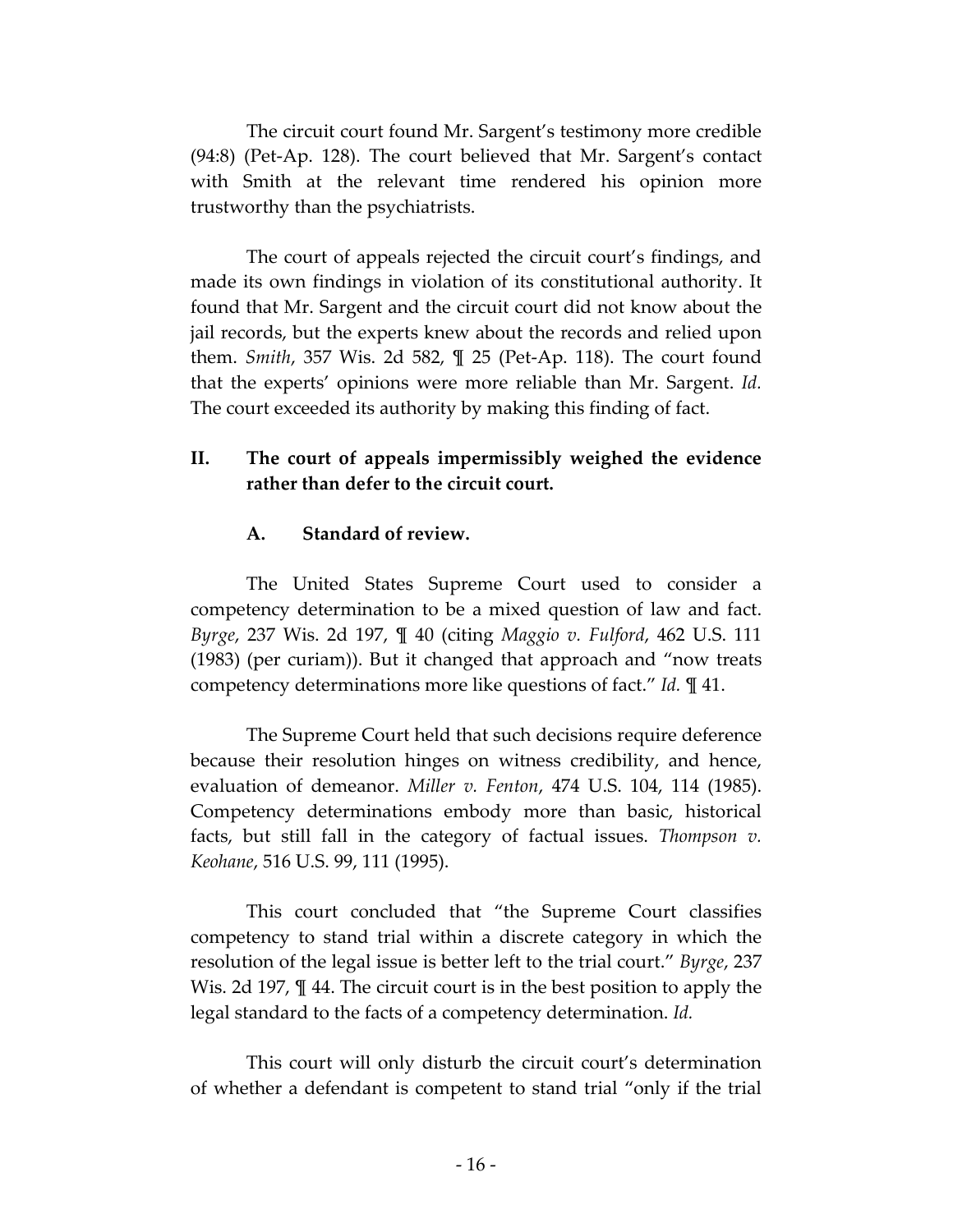court exhibited an erroneous exercise of discretion or if the trial court decision was clearly erroneous." *Garfoot*, 207 Wis. 2d at 223-24; *see also Byrge*, 237 Wis. 2d 197, ¶ 45.

## **B. The court of appeals failed to defer to the circuit court and independently weighed the evidence.**

Two reasonable inferences can be drawn from the evidence: one that Smith was competent at the time of trial, and the other that he was not competent. The circuit court needed to choose who was more credible: the experts or Mr. Sargent. The circuit court found Mr. Sargent more credible. The court of appeals owed deference to the circuit court's findings.

The circuit court found Mr. Sargent credible (94:6) (Pet-Ap. 126). The court placed more weight on Mr. Sargent's opinion that he did not have any reason to question Smith's competency than on the doctor's opinions (94:8) (Pet-Ap. 128). The circuit court did not exhibit an erroneous exercise of discretion and the circuit court's decision was not clearly erroneous. *See Byrge*, 237 Wis. 2d 197, ¶ 45.

The court of appeals described Mr. Sargent's opinion as "uninformed" because Mr. Sargent "knew nothing of Smith's extensive mental health history, the DOC records, the jail records or the two experts' opinions." *Smith*, 357 Wis. 2d 582, ¶ 23 (Pet-Ap. 116- 17). The court of appeals failed to apply the correct standard of review.

The court of appeals rejected the standards from *Garfoot* and *Byrge* and refused to give deference to the circuit court's competency determination. *Id.* The court of appeals attempted to distinguish *Garfoot* and *Byrge* by noting that the postconviction court was not the same court who observed Smith at trial and sentencing. *Id.* The court said that, "The deference accorded the trial court's competence assessment in *Garfoot* and *Byrge* does not apply to the postconviction court here because the basis for that deference does not exist here." *Id.* The court of appeals conclusion is wrong.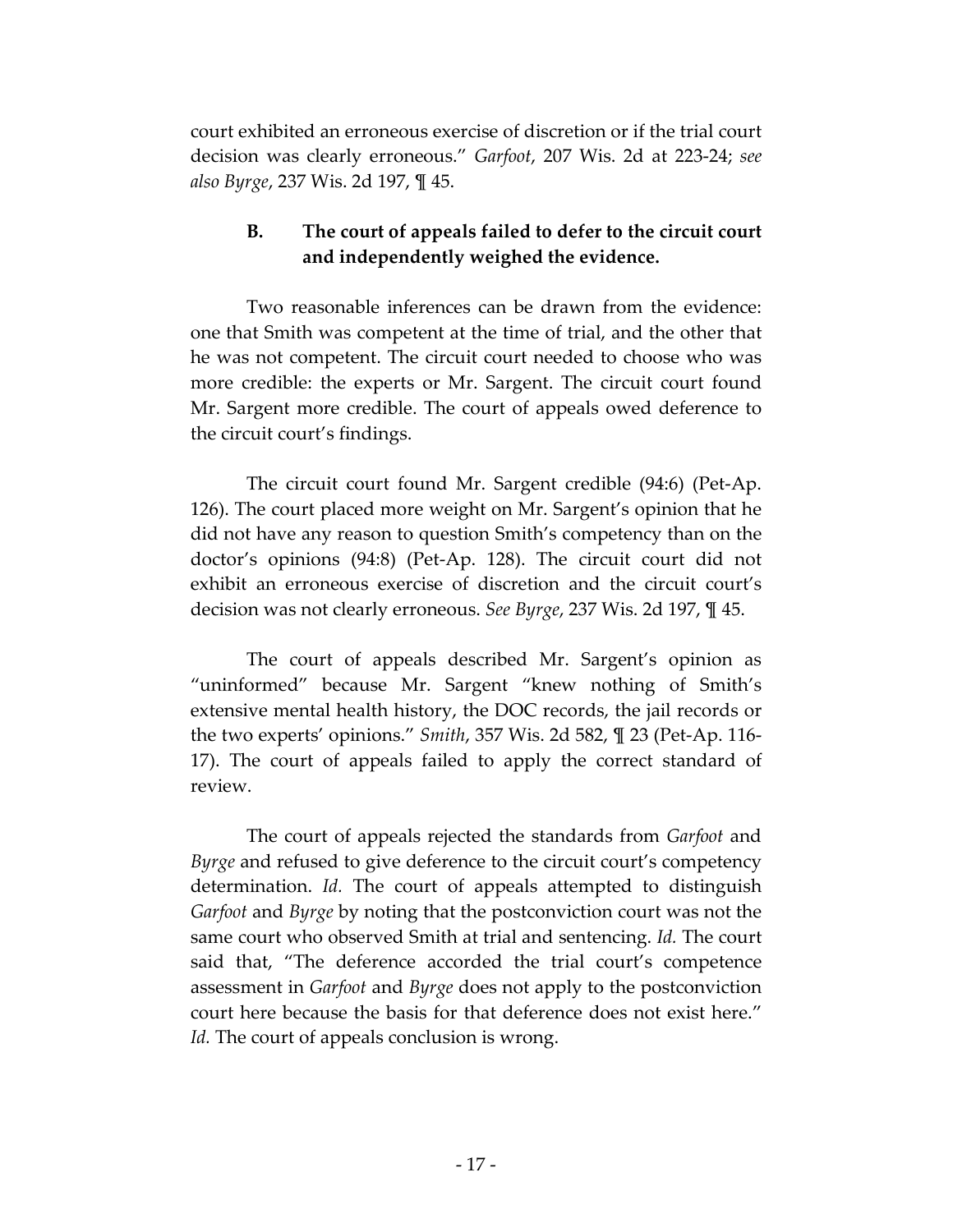The postconviction court was not the same court that conducted the trial and sentencing. It was the court that heard the evidence presented at the postconviction motion hearing. The postconviction court heard testimony from Mr. Sargent, Dr. Collins, and Dr. Pankiewicz (92). It was able to "appraise witness credibility and demeanor." *See Byrge*, 237 Wis. 2d 197, ¶ 45. The court found Mr. Sargent more credible (94:8) (Pet-Ap. 128). It made the factual finding that Smith was competent.

The court of appeals failed to defer to the circuit court's findings simply because the postconviction court was a different court from the court at trial and sentencing. It impermissibly found facts and weighed evidence, and by doing so applied the improper standard of review.

## **III. The circuit court did not erroneously exercise its discretion.**

## **A. Legal principles.**

"[T]he criminal trial of an incompetent defendant violates due process." *Cooper v. Oklahoma*, 517 U.S. 348, 354 (1996) (citations omitted). "A defendant may not be put to trial unless he '"has sufficient present ability to consult with his lawyer with a reasonable degree of rational understanding . . . [and] a rational as well as factual understanding of the proceedings against him."'" *Id.* (quoted sources omitted).

The test for determining competency is whether the person "possesses sufficient present ability to consult with his or her lawyer with a reasonable degree of rational understanding" and "he or she possesses a rational as well as factual understanding of a proceeding against him or her." *Garfoot*, 207 Wis. 2d at 222. *See also* Wis. Stat. § 971.13(1).

At a competency hearing, the court must determine whether the defendant can satisfy the understand-and-assist test. *Byrge*, 237 Wis. 2d 197, ¶ 48. The determination is judicial and legal, not clinical and medical. *Id.* A clinical diagnosis does not necessarily speak to competency to proceed. *Id.*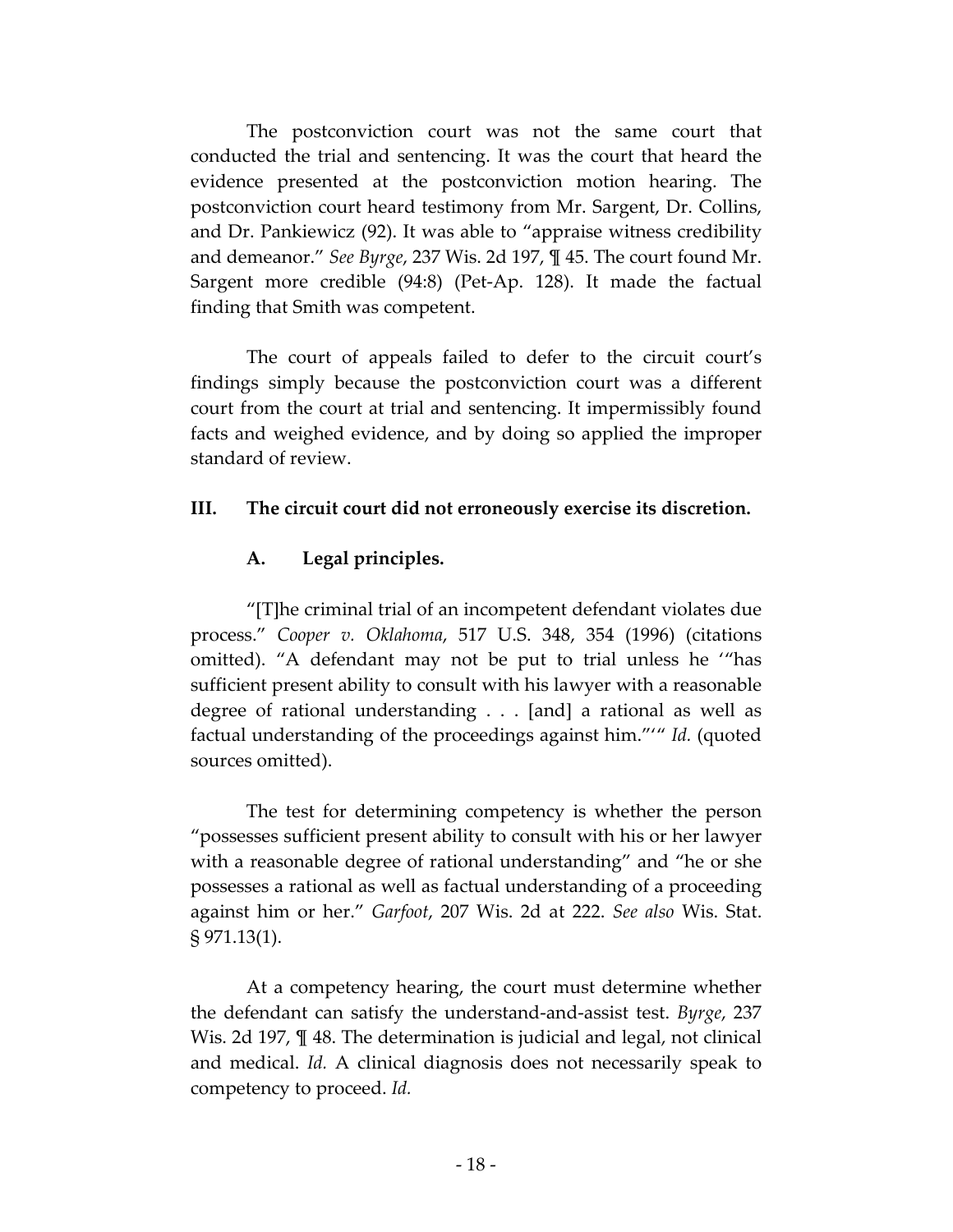A history of irrational behavior and prior medical opinions about a defendant's condition, like a defendant's demeanor, can serve as indicia in the competency determination. . . . But clinical reports occasionally state that a defendant is incompetent 'when what really was meant was merely that the defendant had some mental illness which required treatment.'

#### *Id.* **[48** (citations omitted).

Not every mentally disordered defendant is incompetent. *Id.* ¶ 48 n.21. Many mentally ill defendants are legally competent to stand trial. Rodney J. Uphoff, *The Role of the Criminal Defense Lawyer in Representing the Mentally Impaired Defendant: Zealous Advocate or Officer of the Court?*, 1988 Wis. L. Rev. 65, 70.

The court must examine the "present mental capacity" of the defendant. *Byrge*, 237 Wis. 2d 197, ¶ 49. The history of behavior and prior medical opinions can serve as indicia in the competency proceeding, but past psychiatric episodes may mean a defendant is still presently competent to proceed. *Id.* ¶¶ 48-49. It is difficult to retroactively determine an accused's competence to stand trial. *Pate v. Robinson*, 383 U.S. 375, 387 (1966).

#### **B. The circuit court properly exercised its discretion.**

The circuit court did not erroneously exercise its discretion when it concluded that Smith was competent at trial and sentencing. The court of appeals applied the wrong standard by independently reviewing and weighing the evidence. This court should reverse the court of appeals' decision.

Mr. Sargent did not have any doubt about Smith's competency and believed Smith could assist in his own defense (92:38). Mr. Sargent felt that Smith did assist him at trial (92:41). Mr. Sargent met with Smith seven times, received four letters from Smith, and sat with him at every hearing and at trial, and Mr. Sargent never questioned Smith's competency (92:38). Smith satisfied the understand-and-assist test. *See Byrge*, 237 Wis. 2d 197, ¶ 48. The circuit court's reliance on this testimony was proper.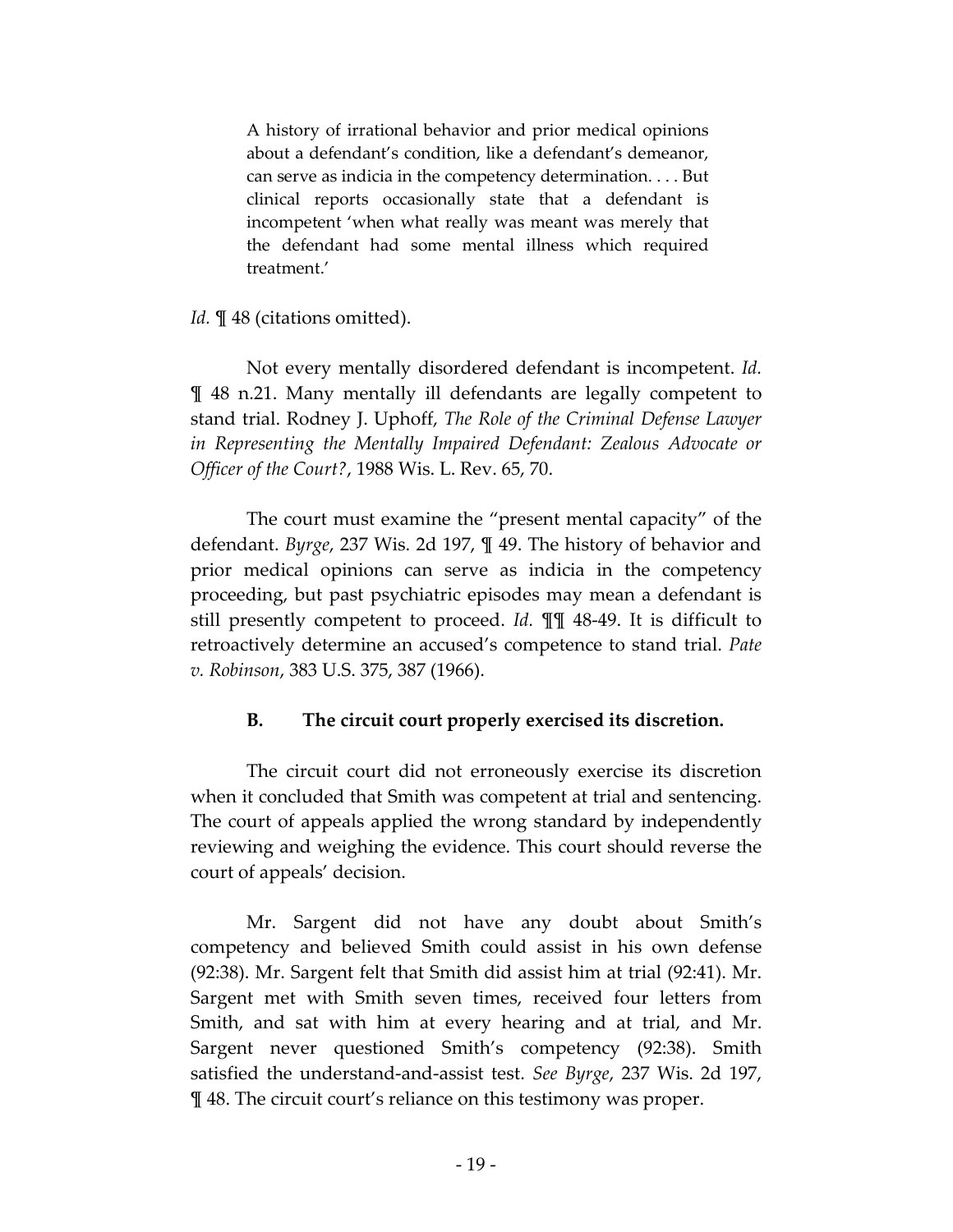The court rejected the doctors' testimony. Each of the doctors admitted that a contemporaneous examination is better than one done after the fact (91:22, 48). Dr. Collins believed the interview was the most important part of the evaluation (91:48). The court is not required to establish a psychiatric classification of the defendant's condition. *Byrge*, 237 Wis. 2d 197, ¶ 48. The court must apply a legal –– not a medical –– standard. *Id.* The court took its duty seriously, and properly exercised its discretion.

Jail records showed that Smith displayed psychotic symptoms before and during trial (91:11). But psychotic symptoms alone are insufficient to show incompetence to stand trial. Not every mentally disordered defendant is incompetent. *Byrge*, 237 Wis. 2d 197, ¶ 48 n.21. That alone is insufficient to allow this court to overturn the circuit court's decision.

The court of appeals implied that the circuit court rejected the expert's conclusions because it believed retroactive evaluations were impermissible. *Smith*, 357 Wis. 2d 582, ¶ 24 (Pet-Ap. 117-18). The circuit court did not reject the expert's conclusion of incompetency because the evaluations happened after the fact. Instead, it found them less credible than Mr. Sargent's conclusion that Smith was competent because of Mr. Sargent's contemporaneous interactions with Smith. The circuit court properly exercised its discretion.

The court of appeals should have affirmed the circuit court's conclusion. The circuit court listened to the doctors' testimony, Mr. Sargent's testimony, read arguments by Smith and the State, and came to a rational conclusion. The circuit court's decision is not clearly erroneous. It was a proper exercise of its discretion.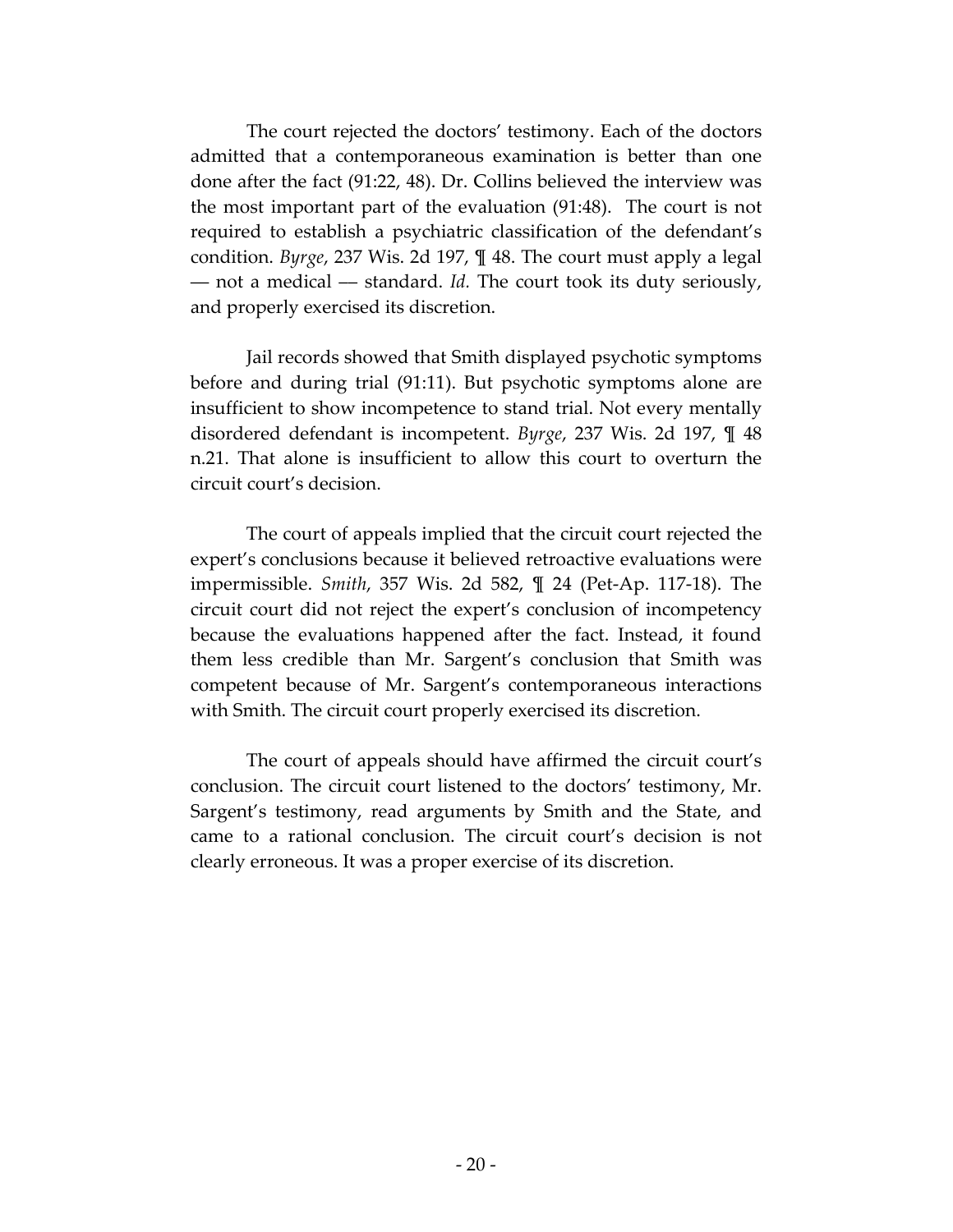#### **CONCLUSION**

Accordingly, the State respectfully requests that this court reverse the court of appeals' decision reversing the circuit court's order denying postconviction relief.

Dated this 13th day of July, 2015.

Respectfully submitted,

BRAD D. SCHIMEL Attorney General

CHRISTINE A. REMINGTON Assistant Attorney General State Bar #1046171

Attorneys for Plaintiff-Respondent-Petitioner

Wisconsin Department of Justice Post Office Box 7857 Madison, Wisconsin 53707-7857 (608) 266-8943 (608) 266-9594 (Fax) remingtonca@doj.state.wi.us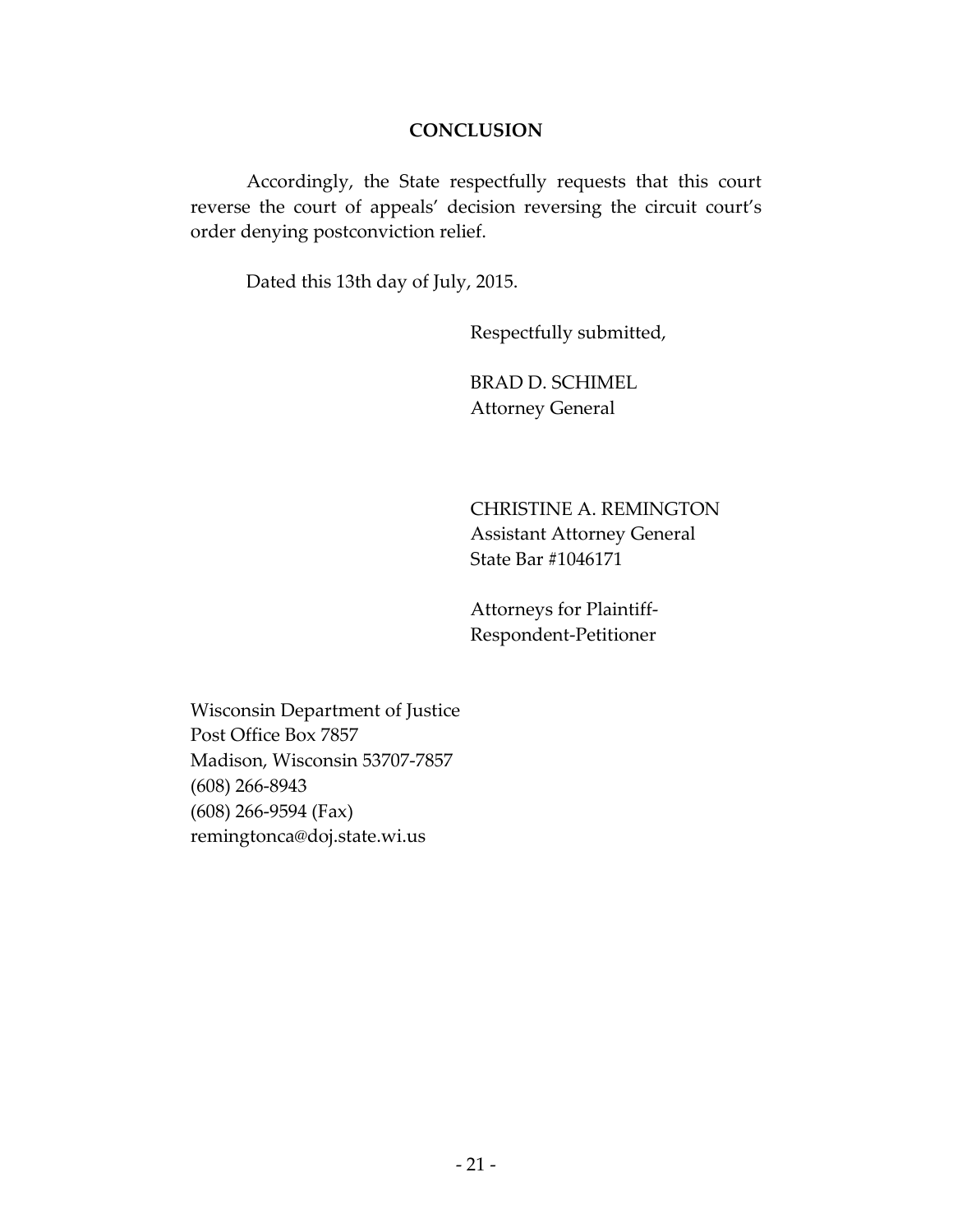#### **CERTIFICATION**

I hereby certify that this brief conforms to the rules contained in Wis. Stat. § 809.19(8)(b) and (c) for a brief produced with a proportional serif font. The length of this brief is 5,585 words.

Dated this 13th day of July, 2015.

Christine A. Remington Assistant Attorney General

\_\_\_\_\_\_\_\_\_\_\_\_\_\_\_\_\_\_\_\_\_\_\_\_\_\_\_

## CERTIFICATE OF COMPLIANCE WITH WIS. STAT. § (RULE) 809.19(12)

I hereby certify that I have submitted an electronic copy of this brief, excluding the appendix, if any, which complies with the requirements of Wis. Stat. § (Rule) 809.19(12). I further certify that this electronic brief is identical in content and format to the printed form of the brief filed as of this date.

A copy of this certificate has been served with the paper copies of this brief filed with the court and served on all opposing parties.

Dated this 13th day of July, 2015.

Christine A. Remington Assistant Attorney General

\_\_\_\_\_\_\_\_\_\_\_\_\_\_\_\_\_\_\_\_\_\_\_\_\_\_\_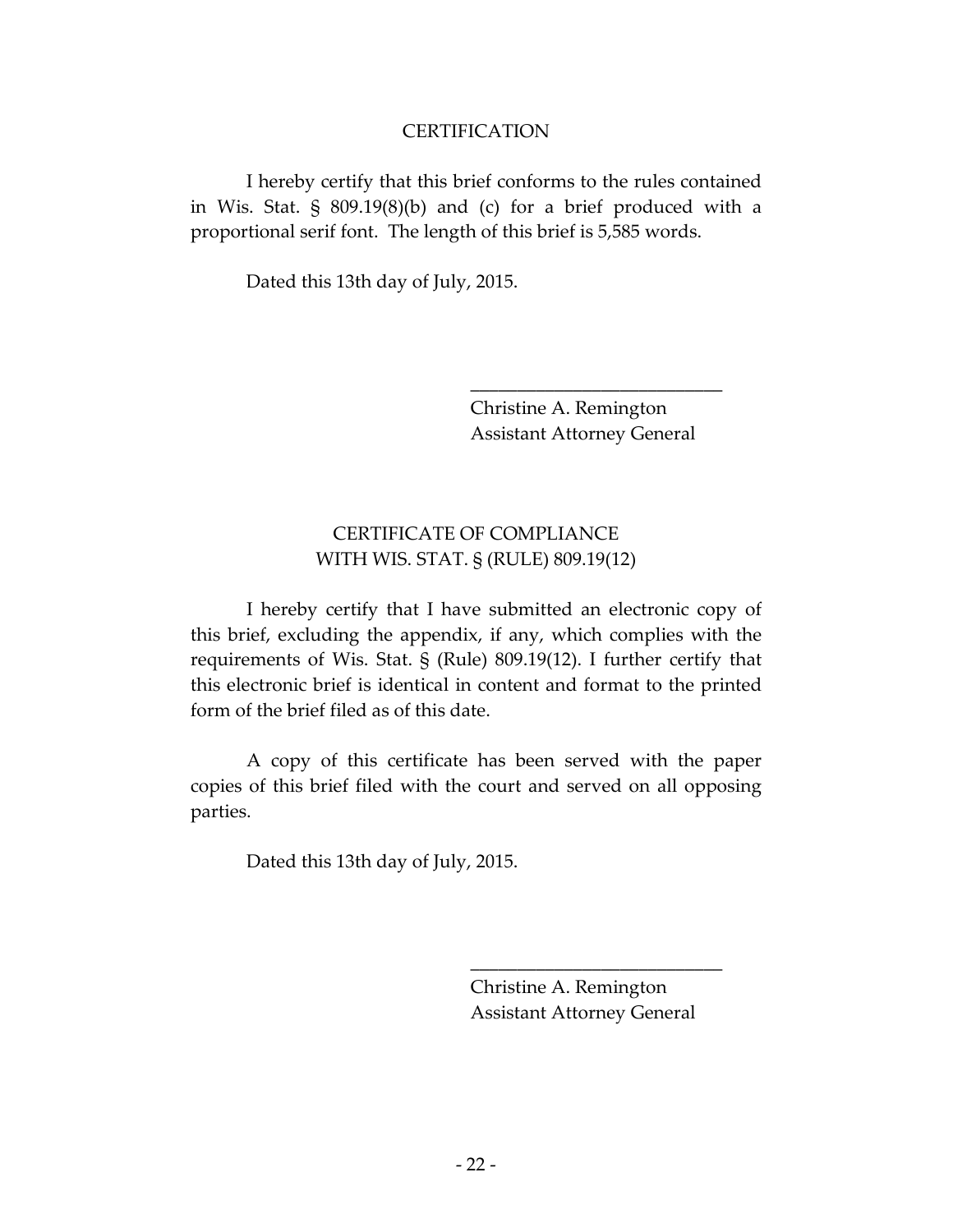#### STATE OF WISCONSIN

#### IN SUPREME COURT

#### No. 2013AP1228-CR

STATE OF WISCONSIN,

Plaintiff-Respondent-Petitioner,

v.

JIMMIE LEE SMITH,

Defendant-Appellant.

## APPEAL FROM A COURT OF APPEALS' DECISION REVERSING A CIRCUIT COURT ORDER AND A JUDGMENT OF CONVICTION ENTERED IN THE MILWAUKEE COUNTY CIRCUIT COURT, THE HONORABLE DAVID L. BOROWSKI AND JEFFREY A. CONEN, PRESIDING

#### APPENDIX OF PLAINTIFF-RESPONDENT-PETITIONER

BRAD D. SCHIMEL Attorney General

CHRISTINE A. REMINGTON Assistant Attorney General State Bar #1046171

Attorneys for Plaintiff-Respondent-Petitioner

Wisconsin Department of Justice Post Office Box 7857 Madison, Wisconsin 53707-7857 (608) 266-8943 (608) 266-9594 (Fax) remingtonca@doj.state.wi.us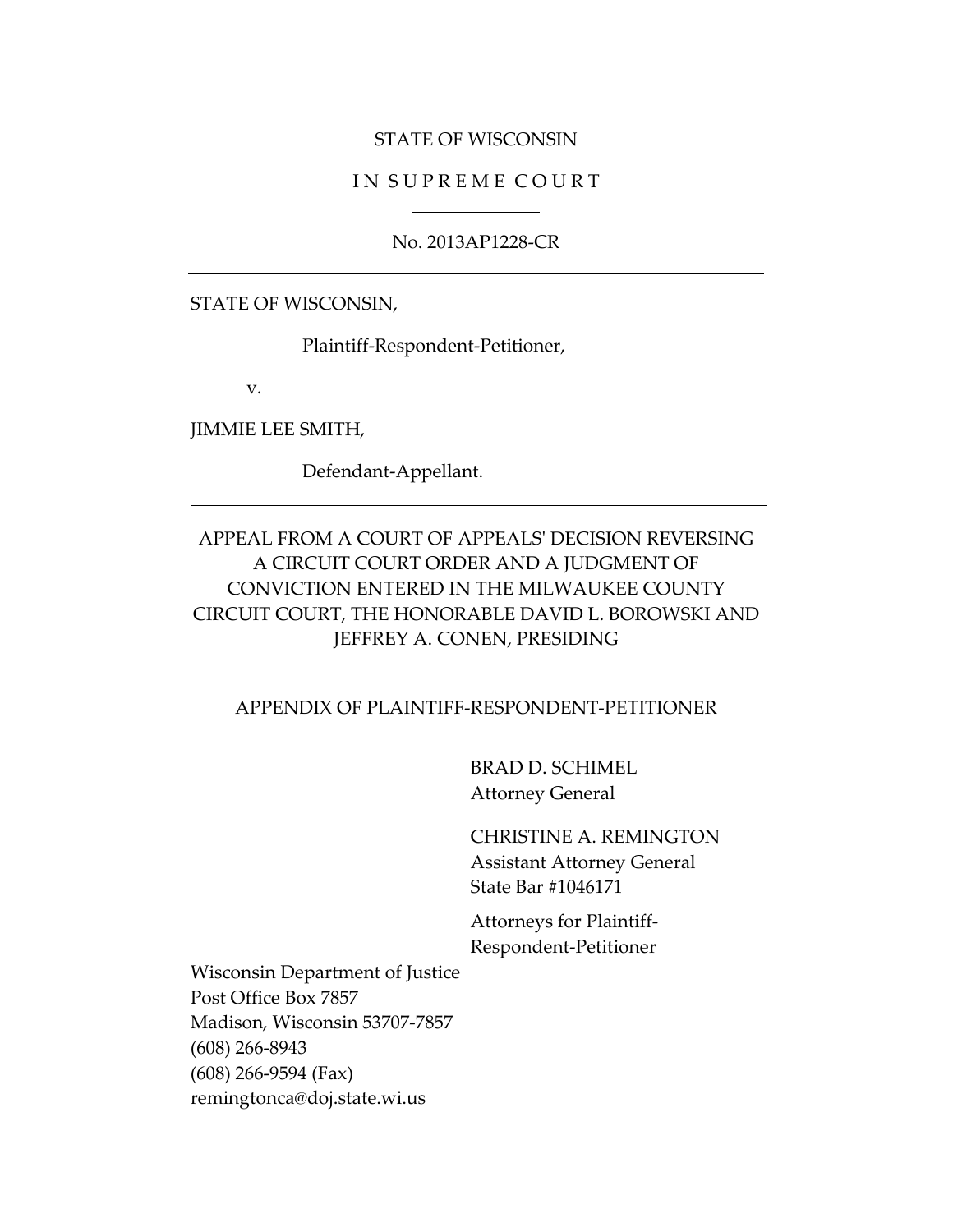## TABLE OF CONTENTS FOR APPENDIX TO BRIEF OF PLAINTIFF-RESPONDENT-PETITIONER STATE OF WISCONSIN

| Description of Document                | Page(s |
|----------------------------------------|--------|
| State v. Smith,                        |        |
| 2014 WI App 98, 357 Wis. 2d 582,       |        |
|                                        |        |
| Order Denying Postconviction Motion to |        |
| Vacate Judgment of Conviction Due to   |        |
| Defendant's Lack of Competence at the  |        |
| Time of His Trial and Sentencing,      |        |
| dated May 13, 2013,                    |        |
|                                        |        |
| Transcript of Decision,                |        |
| dated May 02, 2013,                    |        |
|                                        |        |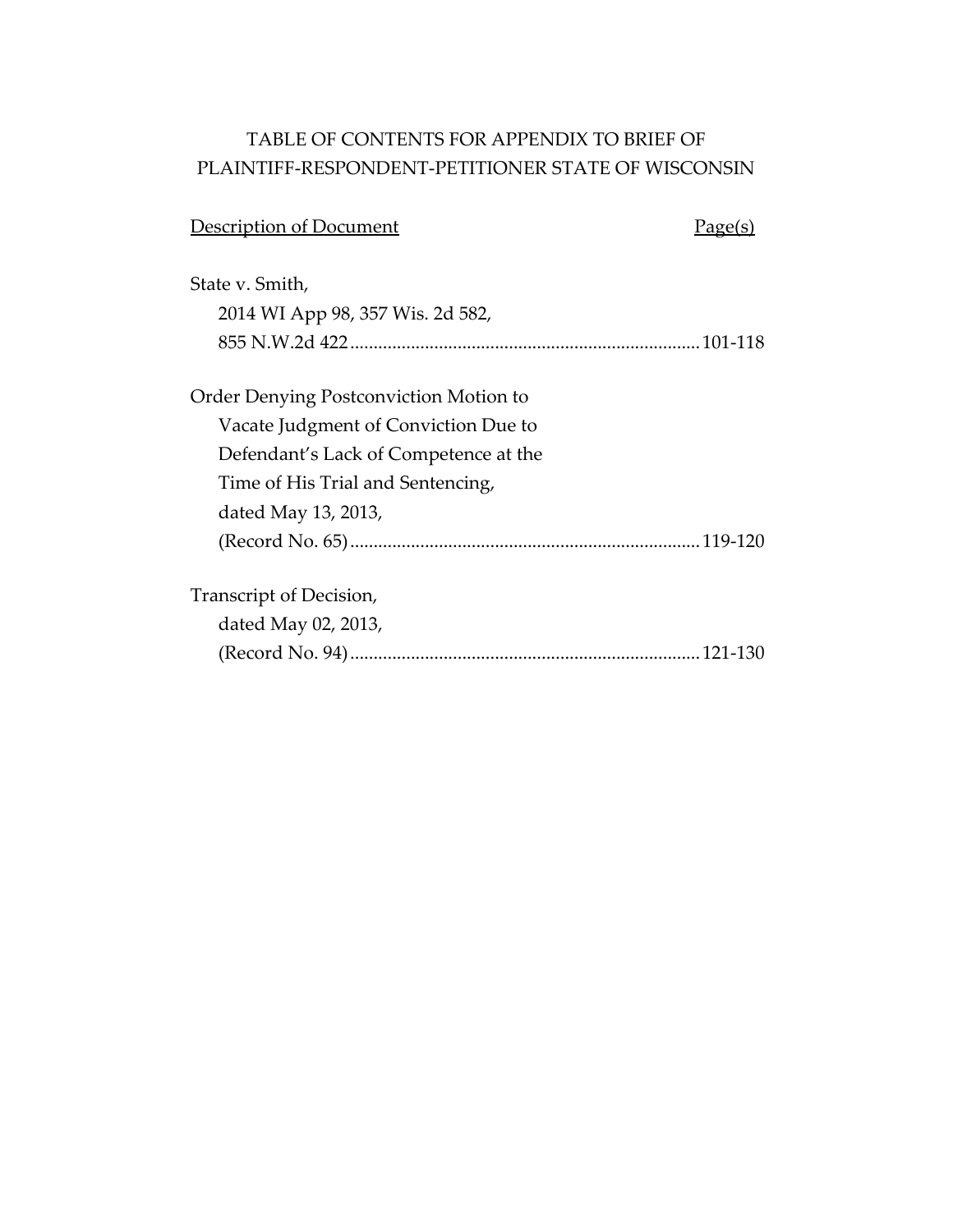#### APPENDIX CERTIFICATION

I hereby certify that filed with this brief, either as a separate document or as a part of this brief, is an appendix that complies with Wis. Stat. § 809.19(2)(a) and that contains, at a minimum: (1) a table of contents; (2) the findings or opinion of the circuit court; and (3) portions of the record essential to an understanding of the issues raised, including oral or written rulings or decisions showing the circuit court's reasoning regarding those issues.

I further certify that if this appeal is taken from a circuit court order or judgment entered in a judicial review of an administrative decision, the appendix contains the findings of fact and conclusions of law, if any, and final decision of the administrative agency.

I further certify that if the record is required by law to be confidential, the portions of the record included in the appendix are reproduced using first names and last initials instead of full names of persons, specifically including juveniles and parents of juveniles, with a notation that the portions of the record have been so reproduced to preserve confidentiality and with appropriate references to the record.

Dated this 13th day of July, 2015.

Christine A. Remington Assistant Attorney General

\_\_\_\_\_\_\_\_\_\_\_\_\_\_\_\_\_\_\_\_\_\_\_\_\_\_\_